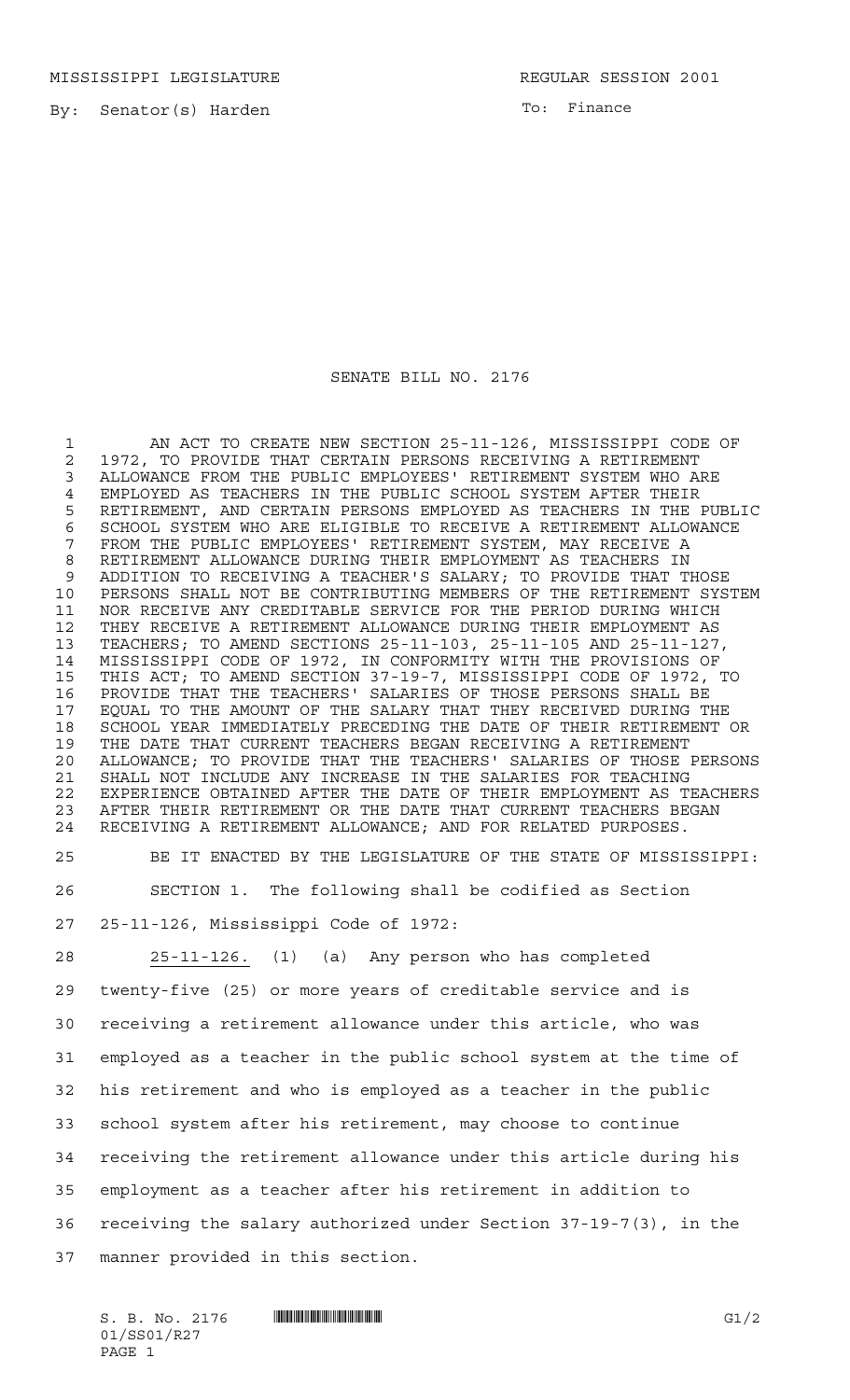(b) Any person who is employed as a teacher in the public school system who completes twenty-five (25) or more years of creditable service during his employment as a teacher, may choose to receive a retirement allowance under this article during his employment as a teacher in the public school system in addition to receiving the salary authorized under Section 37-19-7(3), in the manner provided in this section.

 (2) Any person described in subsection (1)(a) of this section shall notify the executive director of the retirement system, before being employed as a teacher in the public school system after his retirement, about his choice on continuing to receive the retirement allowance during his employment as a teacher. If the person chooses not to continue receiving the retirement allowance during his employment as a teacher, the retirement allowance shall cease on the day that he begins employment as a teacher after his retirement. After the person leaves employment as a teacher that he began after his retirement, in order to begin receiving a retirement allowance under this article again, the person shall make application to the executive director of the retirement system, and the retirement allowance shall begin on the first of the month following the date that the application is received by the executive director.

 (3) Any person described in subsection (1)(b) who chooses to receive a retirement allowance during his employment as a teacher in the public school system shall make application to the executive director of the retirement system, and the retirement allowance shall begin on the first of the month following the date that the application is received by the executive director. Those persons shall not be required to withdraw from service in order to receive the retirement allowance.

 (4) Any person to whom this section applies who receives or continues to receive a retirement allowance under this article during his employment as a teacher shall not be a contributing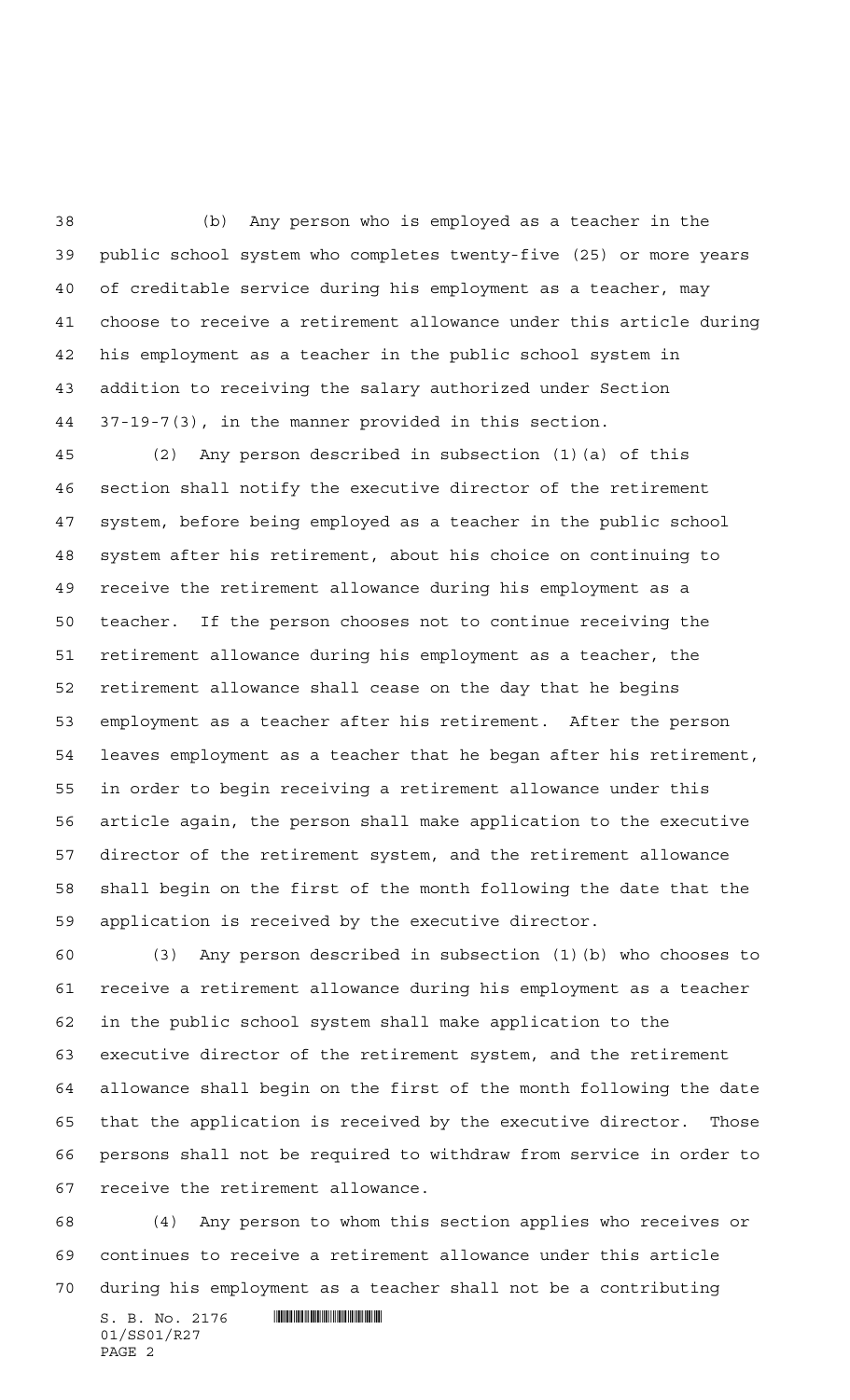member of the retirement system nor receive any creditable service for the period during which he receives a retirement allowance during his employment as a teacher. Any person to whom this section applies who chooses not to receive a retirement allowance during his employment as a teacher shall be a contributing member of the retirement system and shall receive creditable service for the period during which he is employed as a teacher without receiving a retirement allowance. If the person has previously received a retirement allowance under this article and he is employed as a teacher for more than six (6) months without receiving a retirement allowance, he shall have his allowance recomputed when he retires again, which shall include the service after he again became a contributing member of the retirement system.

 SECTION 2. Section 25-11-103, Mississippi Code of 1972, is amended as follows:

 25-11-103. The following words and phrases as used in Articles 1 and 3, unless a different meaning is plainly required by the context, shall have the following meanings:

 (a) "Accumulated contributions" shall mean the sum of all the amounts deducted from the compensation of a member and credited to his individual account in the annuity savings account, together with regular interest thereon as provided in Section 25-11-123.

 (b) "Actuarial cost" shall mean the amount of funds presently required to provide future benefits as determined by the board based on applicable tables and formulas provided by the actuary.

 (c) "Actuarial equivalent" shall mean a benefit of equal value to the accumulated contributions, annuity or benefit, as the case may be, when computed upon the basis of such mortality tables as shall be adopted by the board of trustees, and regular

interest.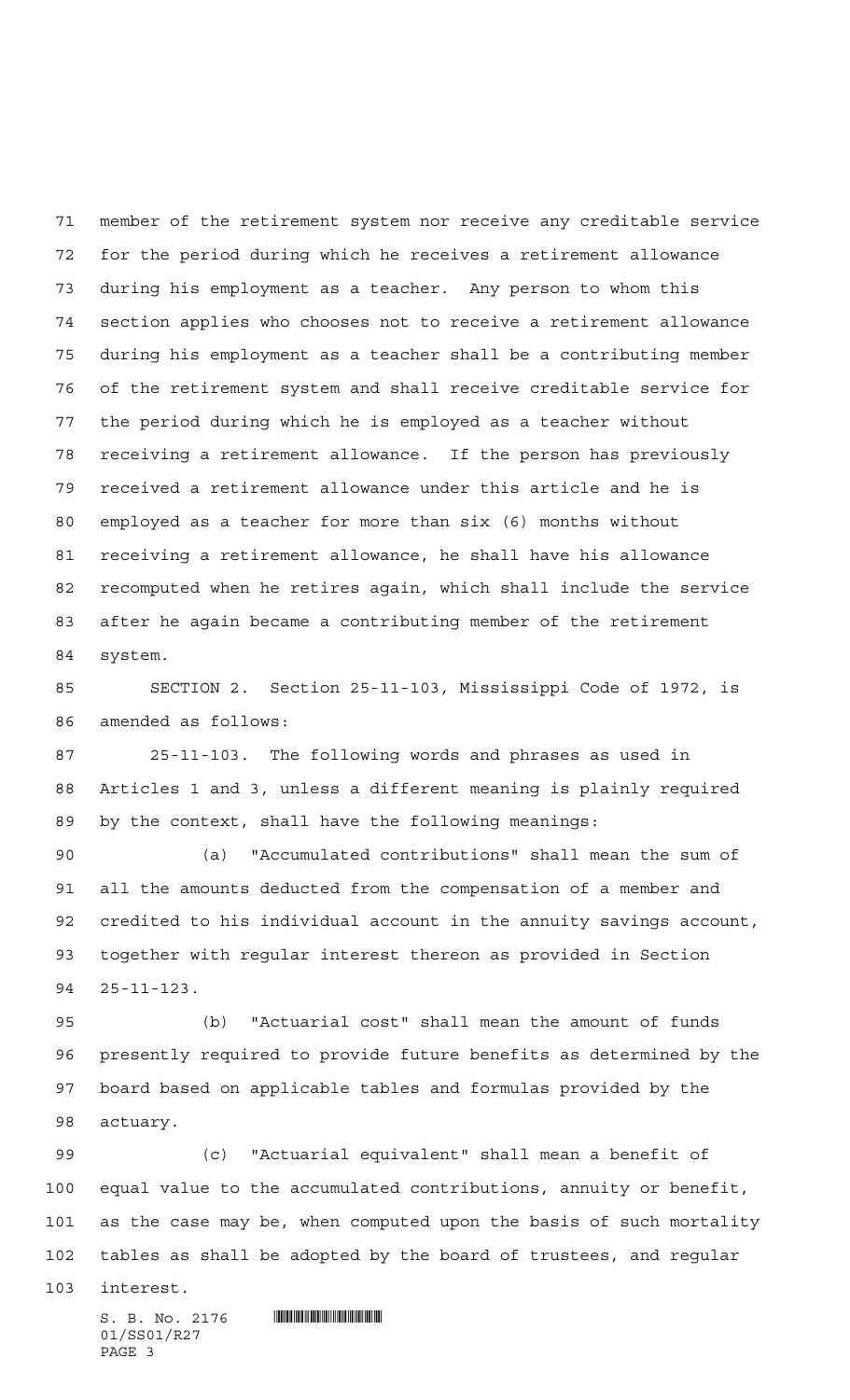(d) "Actuarial tables" shall mean such tables of mortality and rates of interest as shall be adopted by the board in accordance with the recommendation of the actuary.

 (e) "Agency" shall mean any governmental body employing persons in the state service.

 (f) "Average compensation" shall mean the average of the four (4) highest years of earned compensation reported for an employee in a fiscal or calendar year period, or combination thereof which do not overlap, or the last forty-eight (48) consecutive months of earned compensation reported for an employee. The four (4) years need not be successive or joined years of service. In no case shall the average compensation so determined be in excess of One Hundred Twenty-five Thousand Dollars (\$125,000.00). In computing the average compensation, any amount paid in a lump sum for personal leave shall be included in the calculation to the extent that such amount does not exceed an amount which is equal to thirty (30) days of earned compensation and to the extent that it does not cause the employees' earned compensation to exceed the maximum reportable amount specified in Section 25-11-103(k); provided, however, that such thirty-day limitation shall not prevent the inclusion in the calculation of leave earned under federal regulations prior to July 1, 1976, and frozen as of that date as referred to in Section 25-3-99. Only the amount of lump sum pay for personal leave due and paid upon the death of a member attributable for up to one hundred fifty (150) days shall be used in the deceased member's average compensation calculation in determining the beneficiary's benefits. In computing the average compensation, no amounts shall be used which are in excess of the amount on which contributions were required and paid. If any member who is or has been granted any increase in annual salary or compensation of more than eight percent (8%) retires within twenty-four (24) months from the date that such increase becomes effective, then the board shall exclude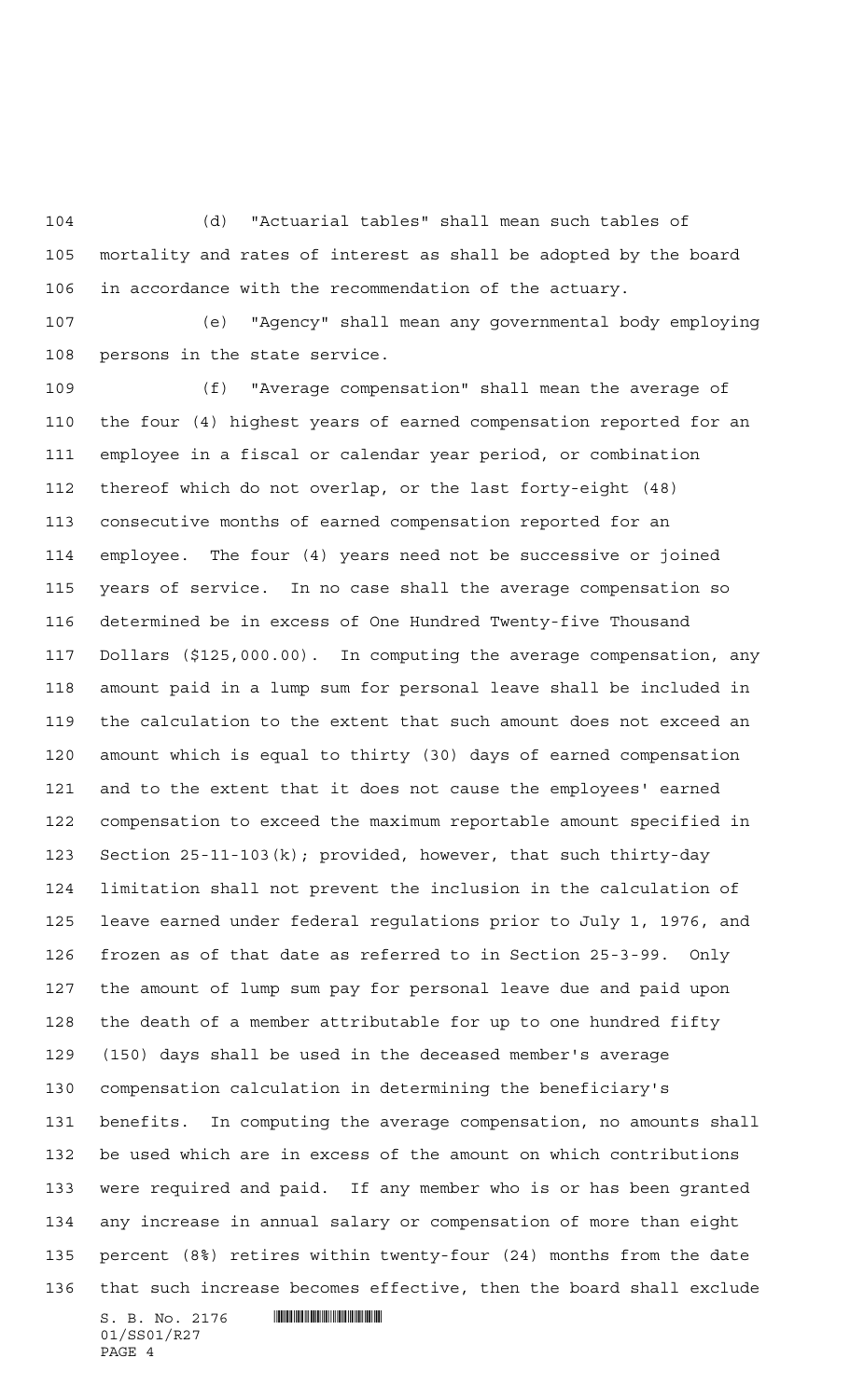that part of the increase in salary or compensation that exceeds eight percent (8%) in calculating that member's average compensation for retirement purposes. The board may enforce this provision by rule or regulation. However, increases in compensation in excess of eight percent (8%) per year granted within twenty-four (24) months of the date of retirement may be included in such calculation of average compensation if satisfactory proof is presented to the board showing that the increase in compensation was the result of an actual change in the position held or services rendered, or that such compensation increase was authorized by the State Personnel Board or was increased as a result of statutory enactment, and the employer furnishes an affidavit stating that such increase granted within the last twenty-four (24) months was not contingent on a promise or agreement of the employee to retire. Nothing in Section 25-3-31 shall affect the calculation of the average compensation of any member for the purposes of this article. The average compensation of any member who retires before July 1, 1992, shall not exceed the annual salary of the Governor.

 (g) "Beneficiary" shall mean any person entitled to receive a retirement allowance, an annuity or other benefit as provided by Articles 1 and 3. In the event of the death prior to retirement of any member whose spouse and/or children are not entitled to a retirement allowance on the basis that the member has less than four (4) years of service credit and/or has not been married for a minimum of one (1) year or the spouse has waived his or her entitlement to a retirement allowance pursuant to Section 25-11-114, the lawful spouse of a member at the time of the death of such member shall be the beneficiary of such member unless the member has designated another beneficiary subsequent to the date of marriage in writing, and filed such writing in the office of the executive director of the board of trustees. No designation or change of beneficiary shall be made in any other manner.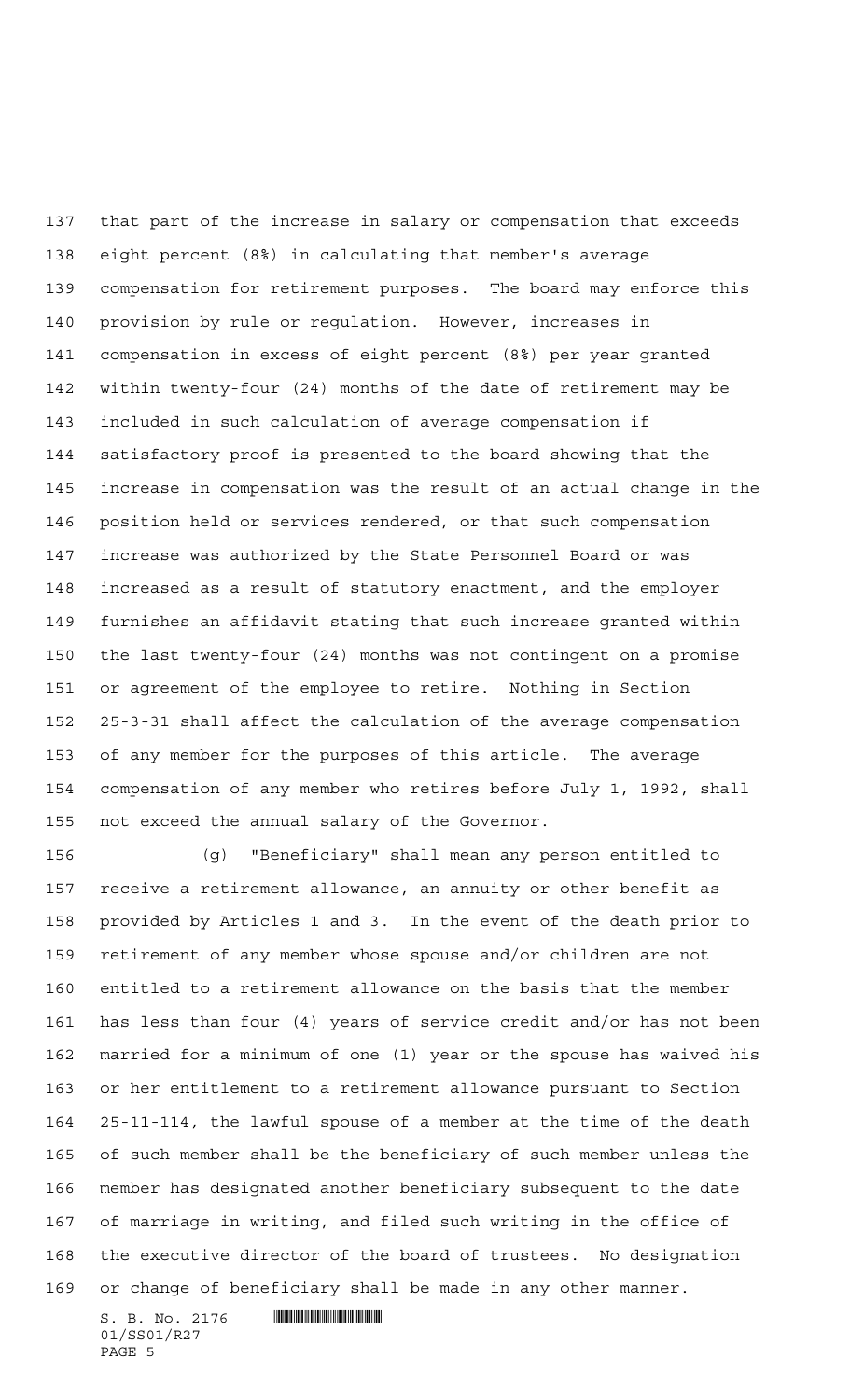(h) "Board" shall mean the board of trustees provided in Section 25-11-15 to administer the retirement system herein created.

 (i) "Creditable service" shall mean "prior service," "retroactive service" and all lawfully credited unused leave not exceeding the accrual rates and limitations provided in Section 25-3-91 et seq., as of the date of withdrawal from service plus "membership service" for which credit is allowable as provided in Section 25-11-109. Except to limit creditable service reported to the system for the purpose of computing an employee's retirement allowance or annuity or benefits provided in this article, nothing in this paragraph shall limit or otherwise restrict the power of the governing authority of a municipality or other political subdivision of the state to adopt such vacation and sick leave policies as it deems necessary.

 (j) "Child" means either a natural child of the member, a child that has been made a child of the member by applicable court action before the death of the member, or a child under the permanent care of the member at the time of the latter's death, which permanent care status shall be determined by evidence satisfactory to the board.

 (k) "Earned compensation" shall mean the full amount earned by an employee for a given pay period including any maintenance furnished up to a maximum of One Hundred Twenty-five Thousand Dollars (\$125,000.00) per year, and proportionately for less than one (1) year of service. The value of such maintenance when not paid in money shall be fixed by the employing state agency, and, in case of doubt, by the board of trustees as defined in Section 25-11-15. In any case, earned compensation shall be limited to the regular periodic compensation paid, exclusive of litigation fees, bond fees, and other similar extraordinary nonrecurring payments. In addition, any member in a covered position, as defined by Public Employees' Retirement System laws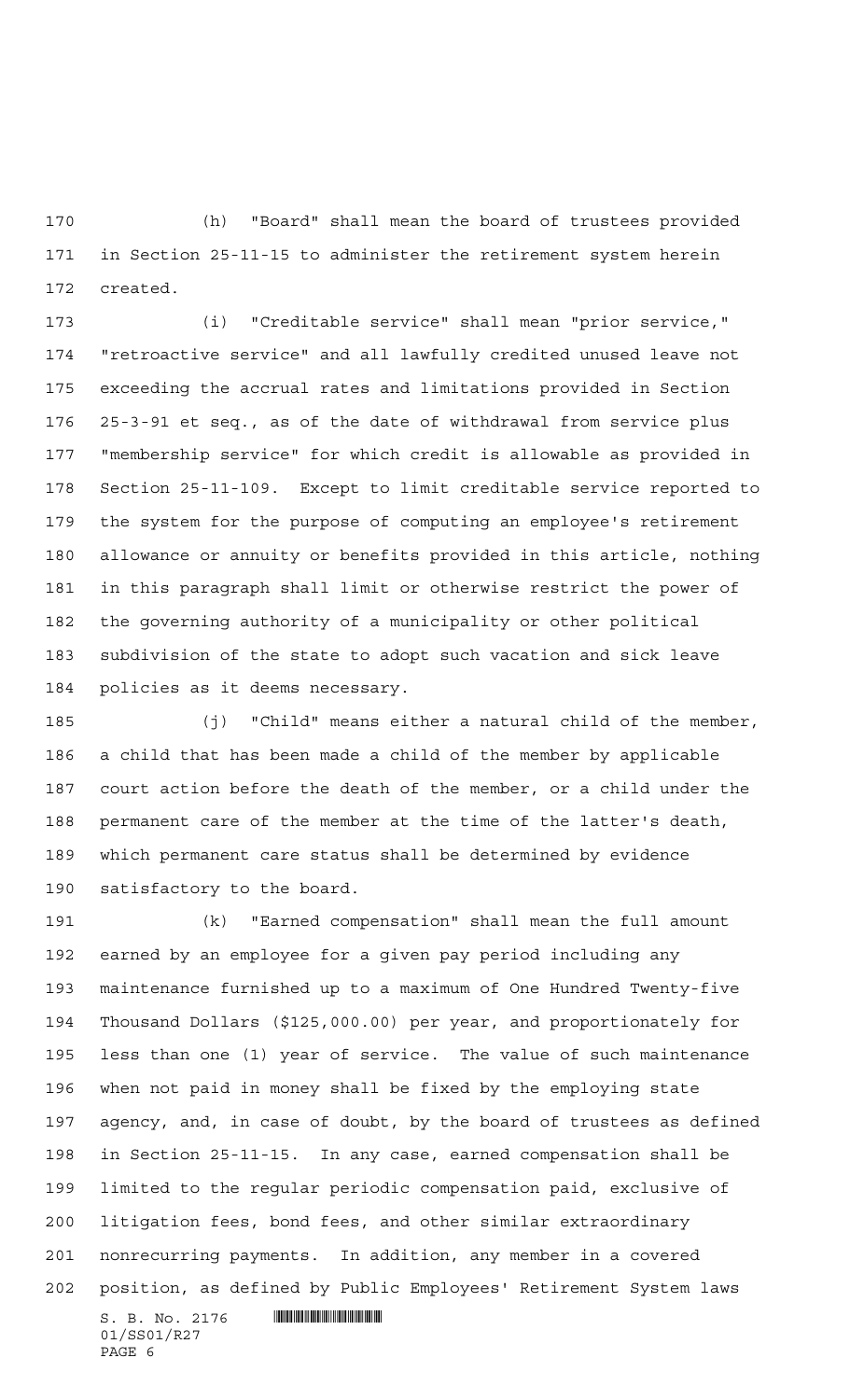and regulations, who is also employed by another covered agency or political subdivision shall have the earnings of that additional employment reported to the Public Employees' Retirement System regardless of whether the additional employment is sufficient in itself to be a covered position. In the case of fee officials, the net earnings from their office after deduction of expenses shall apply, except that in no case shall earned compensation be less than the total direct payments made by the state or governmental subdivisions to the official, and employer and employee contributions shall be paid thereon. In the case of members of the state Legislature, all remuneration or amounts paid, except mileage allowance, shall apply. The amount by which an eligible employee's salary is reduced pursuant to a salary reduction agreement authorized under Section 25-17-5 shall be included as earned compensation under this paragraph, provided this inclusion does not conflict with federal law, including federal regulations and federal administrative interpretations thereunder, pertaining to the Federal Insurance Contributions Act or to Internal Revenue Code Section 125 cafeteria plans. Compensation in addition to an employee's base salary that is paid to the employee pursuant to the vacation and sick leave policies of a municipality or other political subdivision of the state that employs him which exceeds the maximums authorized by Section 25-3-91 et seq., shall be excluded from the calculation of earned compensation under this article. The maximum salary applicable for retirement purposes before July 1, 1992, shall be the salary of the Governor. Nothing in Section 25-3-31 shall affect the determination of the earned compensation of any member for the purposes of this article.

 (l) "Employee" means any person legally occupying a position in the state service, and shall include the employees of the retirement system created hereunder.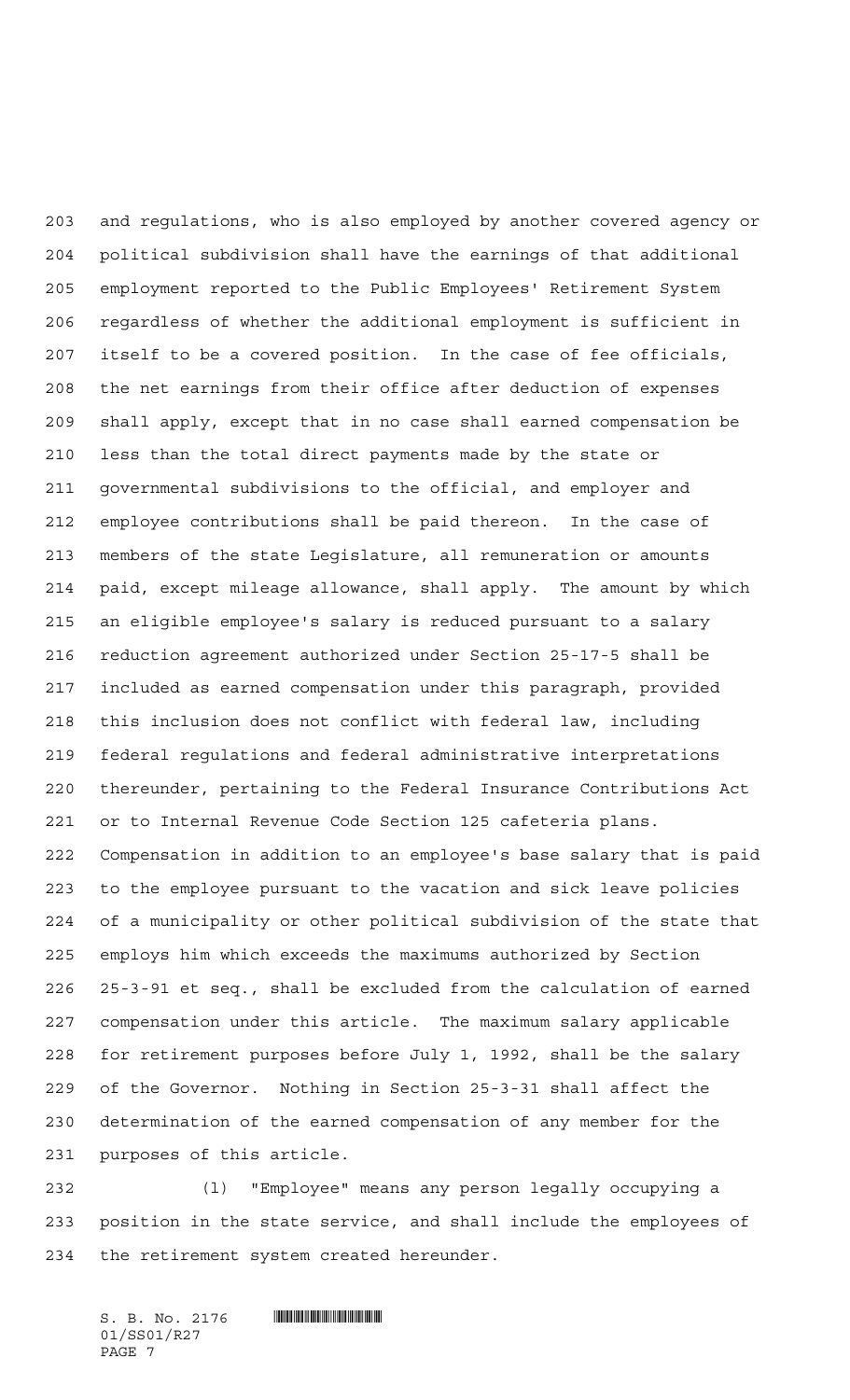(m) "Employer" shall mean the State of Mississippi or any of its departments, agencies or subdivisions from which any employee receives his compensation.

 (n) "Executive director" shall mean the secretary to the board of trustees, as provided in Section 25-11-15(9), and the administrator of the Public Employees' Retirement System and all systems under the management of the board of trustees. Wherever the term "Executive Secretary of the Public Employees' Retirement System" or "executive secretary" appears in this article or in any other provision of law, it shall be construed to mean the Executive Director of the Public Employees' Retirement System.

 (o) "Fiscal year" shall mean the period beginning on July 1 of any year and ending on June 30 of the next succeeding year.

 (p) "Medical board" shall mean the board of physicians or any governmental or nongovernmental disability determination service designated by the board of trustees that is qualified to make disability determinations as provided for in Section 25-11-119.

 (q) "Member" shall mean any person included in the membership of the system as provided in Section 25-11-105.

 (r) "Membership service" shall mean service as an employee rendered while a member of the retirement system.

 (s) "Position" means any office or any employment in the state service, or two (2) or more of them, the duties of which call for services to be rendered by one (1) person, including positions jointly employed by federal and state agencies administering federal and state funds. The employer shall determine upon initial employment and during the course of employment of an employee who does not meet the criteria for coverage in the Public Employees' Retirement System based on the position held, whether the employee is or becomes eligible for coverage in the Public Employees' Retirement System based upon any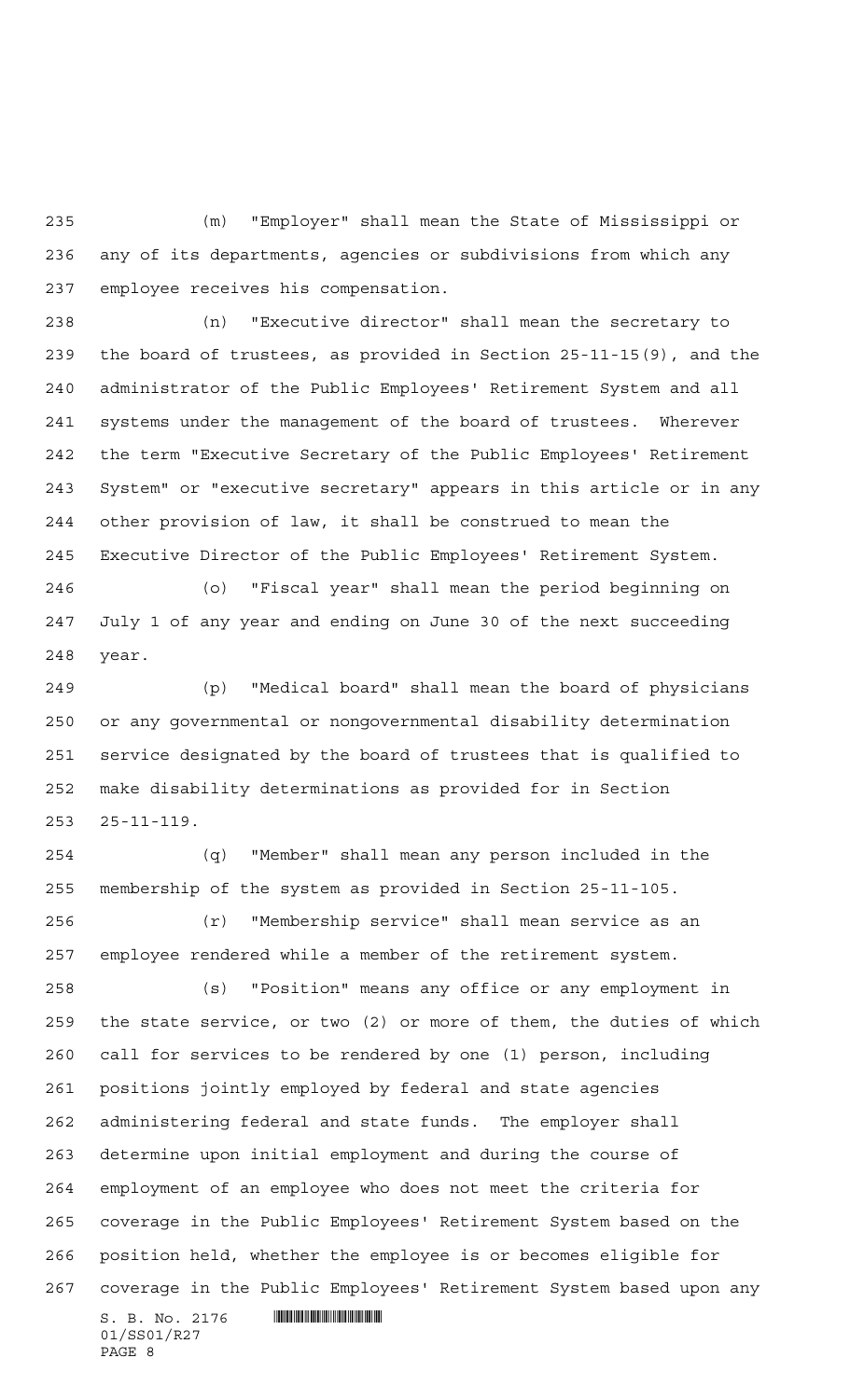other employment in a covered agency or political subdivision. If or when the employee meets the eligibility criteria for coverage in such other position, then the employer must withhold contributions and report wages from the noncovered position in accordance with the provisions for reporting of earned compensation. Failure to deduct and report those contributions shall not relieve the employee or employer of liability thereof. The board shall adopt such rules and regulations as necessary to implement and enforce this provision.

 (t) "Prior service" shall mean service rendered before February 1, 1953, for which credit is allowable under Sections 25-11-105 and 25-11-109, and which shall allow prior service for any person who is now or becomes a member of the Public Employees' Retirement System and who does contribute to the system for a minimum period of four (4) years.

 (u) "Regular interest" shall mean interest compounded annually at such a rate as shall be determined by the board in accordance with Section 25-11-121.

 (v) "Retirement allowance" shall mean an annuity for life as provided in this article, payable each year in twelve (12) equal monthly installments beginning as of the date fixed by the board. The retirement allowance shall be calculated in accordance with Section 25-11-111. Provided, any spouse who received a spouse retirement benefit in accordance with Section 25-11-111(d) prior to March 31, 1971, and said benefits were terminated because of eligibility for a social security benefit, may again receive his spouse retirement benefit from and after making application with the board of trustees to reinstate such spouse retirement benefit.

 (w) "Retroactive service" shall mean service rendered after February 1, 1953, for which credit is allowable under Section 25-11-105(b) and Section 25-11-105(k).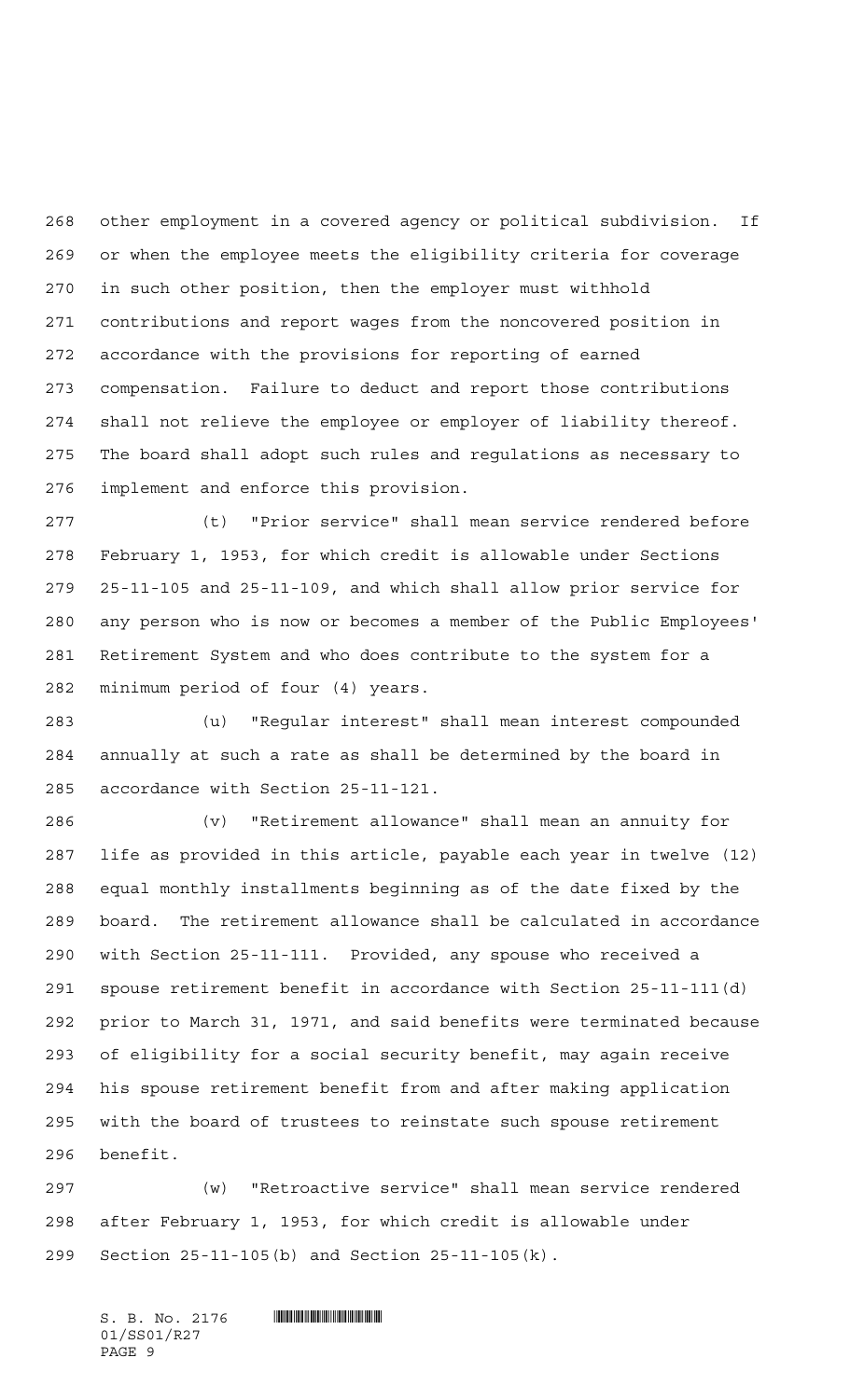(x) "System" shall mean the Public Employees' Retirement System of Mississippi established and described in Section 25-11-101.

 (y) "State" shall mean the State of Mississippi or any political subdivision thereof or instrumentality thereof.

 (z) "State service" shall mean all offices and positions of trust or employment in the employ of the state, or any political subdivision or instrumentality thereof, which elect to participate as provided by Section 25-11-105(f), including the position of elected or fee officials of the counties and their deputies and employees performing public services or any department, independent agency, board or commission thereof, and shall also include all offices and positions of trust or employment in the employ of joint state and federal agencies administering state and federal funds and service rendered by employees of the public schools. Effective July 1, 1973, all nonprofessional public school employees, such as bus drivers, janitors, maids, maintenance workers and cafeteria employees, shall have the option to become members in accordance with Section 25-11-105(b), and shall be eligible to receive credit for services prior to July 1, 1973, provided the contributions and interest are paid by the employee in accordance with said section; provided, further, that the county or municipal separate school district may pay the employer contribution and pro rata share of interest of the retroactive service from available funds. From and after July 1, 1998, retroactive service credit shall be purchased at the actuarial cost in accordance with Section 25-11-105(b).

 (aa) "Withdrawal from service" shall mean complete severance of employment in the state service of any member by resignation, dismissal or discharge, except in the case of persons who become eligible to receive a retirement allowance under this article and who choose to receive the retirement allowance during their employment as teachers as authorized by Section 25-11-126.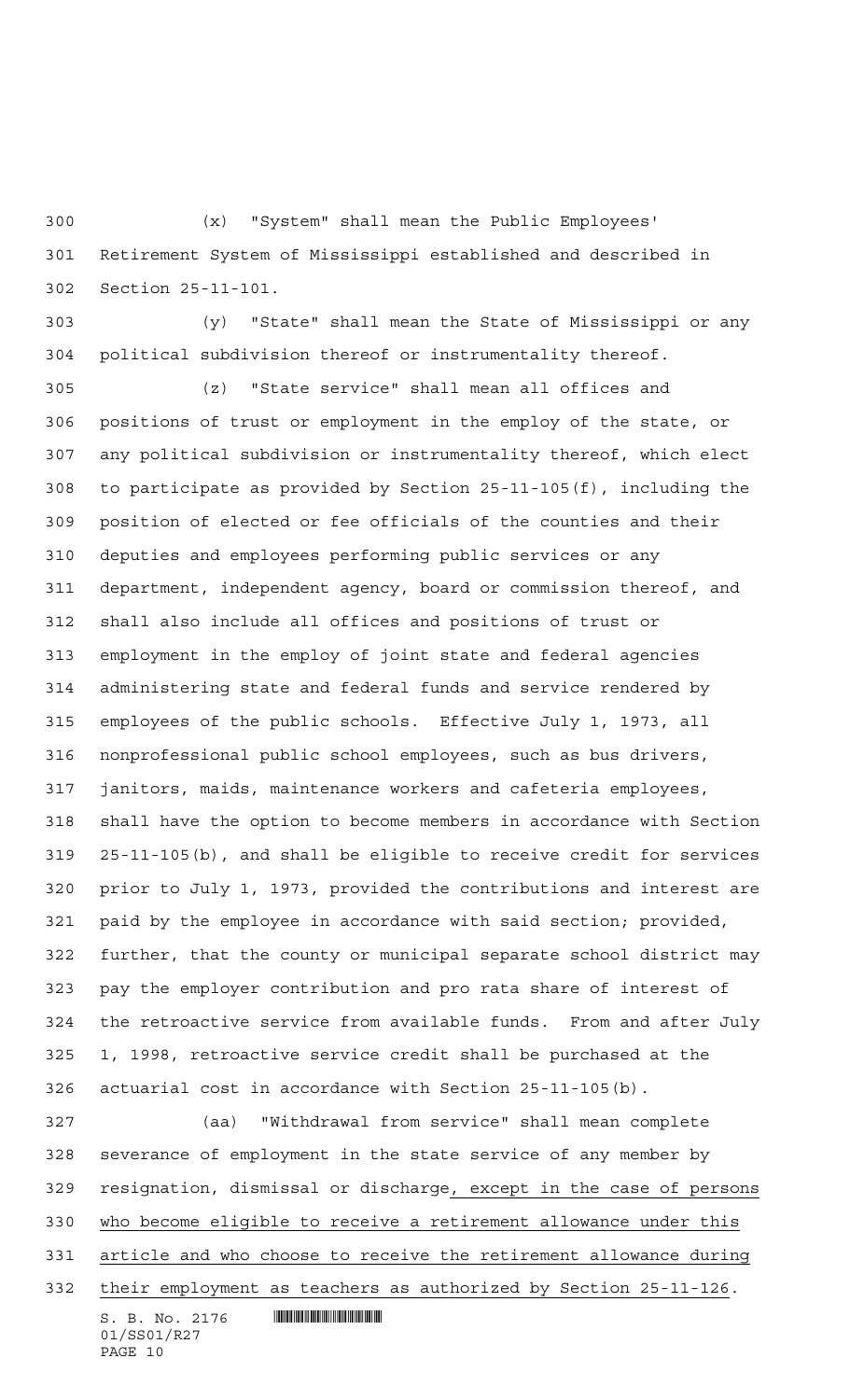(bb) The masculine pronoun, wherever used, shall include the feminine pronoun.

 SECTION 3. Section 25-11-105, Mississippi Code of 1972, is amended as follows:

 25-11-105. **I. THOSE WHO ARE ELIGIBLE FOR MEMBERSHIP** The membership of this retirement system shall be composed as follows:

 (a) All persons who shall become employees in the state service after January 31, 1953, and whose wages are subject to payroll taxes and are lawfully reported on IRS Form W-2, except (i) those persons who are specifically excluded, (ii) those persons as to whom election is provided in Articles 1 and 3, or (iii) those persons who choose to receive or continue receiving a retirement allowance during their employment as teachers as authorized by Section 25-11-126, shall become members of the retirement system as a condition of their employment.

 $S. B. No. 2176$  . And the state of  $\mathbb{R}$  (b) All persons who shall become employees in the state service after January 31, 1953, except those specifically excluded or as to whom election is provided in Articles 1 and 3, unless they shall file with the board prior to the lapse of sixty (60) days of employment or sixty (60) days after the effective date of the cited articles, whichever is later, on a form prescribed by the board, a notice of election not to be covered by the membership of the retirement system and a duly executed waiver of all present and prospective benefits which would otherwise inure to them on account of their participation in the system, shall become members of the retirement system; provided, however, that no credit for prior service will be granted to members until they have contributed to Article 3 of the retirement system for a minimum period of at least four (4) years. Such members shall receive credit for services performed prior to January 1, 1953, in employment now covered by Article 3, but no credit shall be granted for retroactive services between January 1, 1953, and the

01/SS01/R27 PAGE 11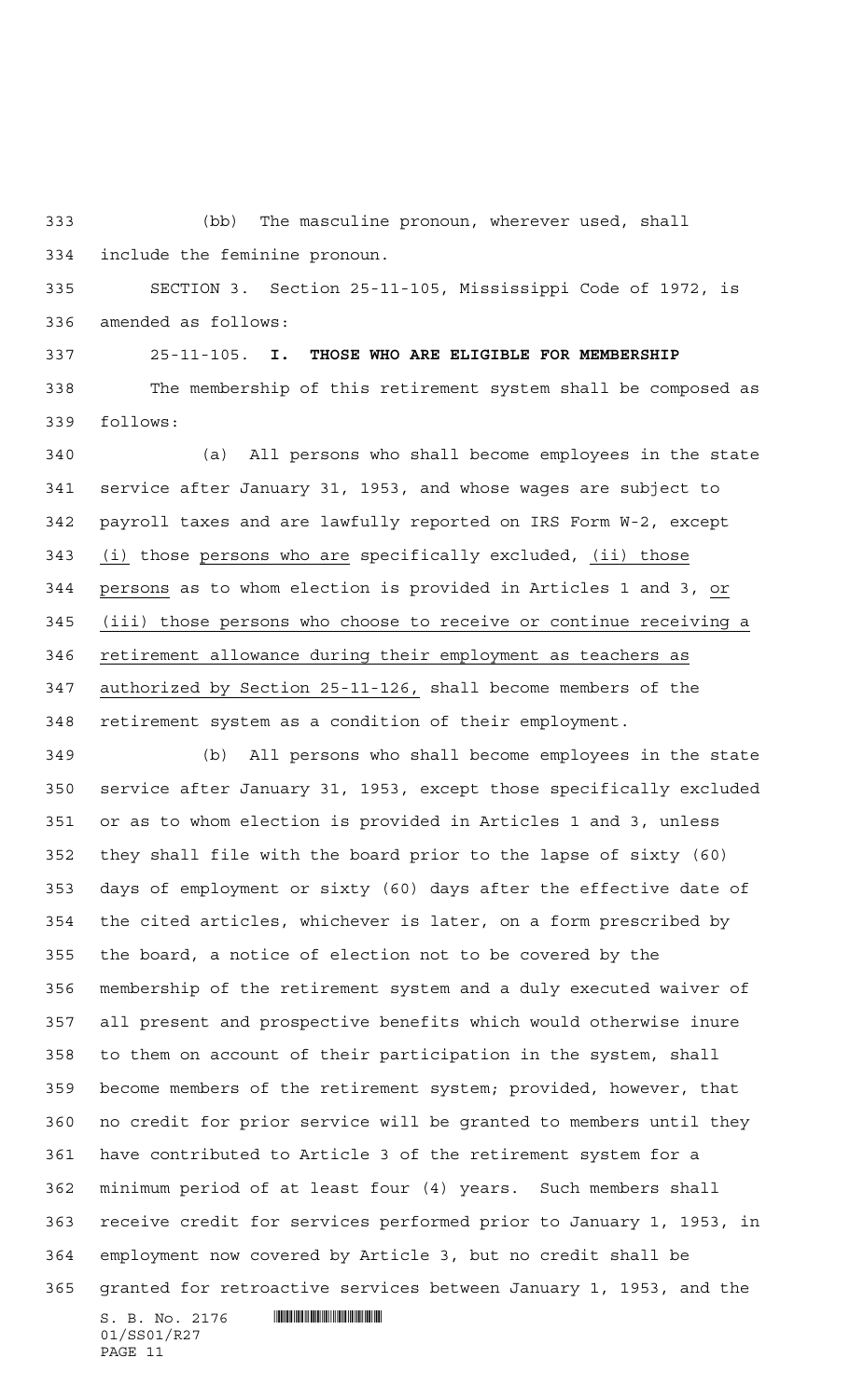date of their entry into the retirement system unless the employee pays into the retirement system both the employer's and the employee's contributions on wages paid him during the period from January 31, 1953, to the date of his becoming a contributing member, together with interest at the rate determined by the board of trustees. Members reentering after withdrawal from service shall qualify for prior service under the provisions of Section 25-11-117. From and after July 1, 1998, upon eligibility as noted above, the member may receive credit for such retroactive service provided:

 (1) The member shall furnish proof satisfactory to the board of trustees of certification of such service from the covered employer where the services were performed; and

 (2) The member shall pay to the retirement system on the date he or she is eligible for such credit or at any time thereafter prior to the date of retirement the actuarial cost for each year of such creditable service. The provisions of this subparagraph (2) shall be subject to the limitations of Section 415 of the Internal Revenue Code and regulations promulgated thereunder.

 Nothing contained in this paragraph (b) shall be construed to limit the authority of the board to allow the correction of reporting errors or omissions based on the payment of the employee and employer contributions plus applicable interest.

 (c) All persons who shall become employees in the state service after January 31, 1953, and who are eligible for membership in any other retirement system shall become members of this retirement system as a condition of their employment unless they elect at the time of their employment to become a member of such other system.

 (d) All persons who are employees in the state service on January 31, 1953, and who are members of any nonfunded retirement system operated by the State of Mississippi, or any of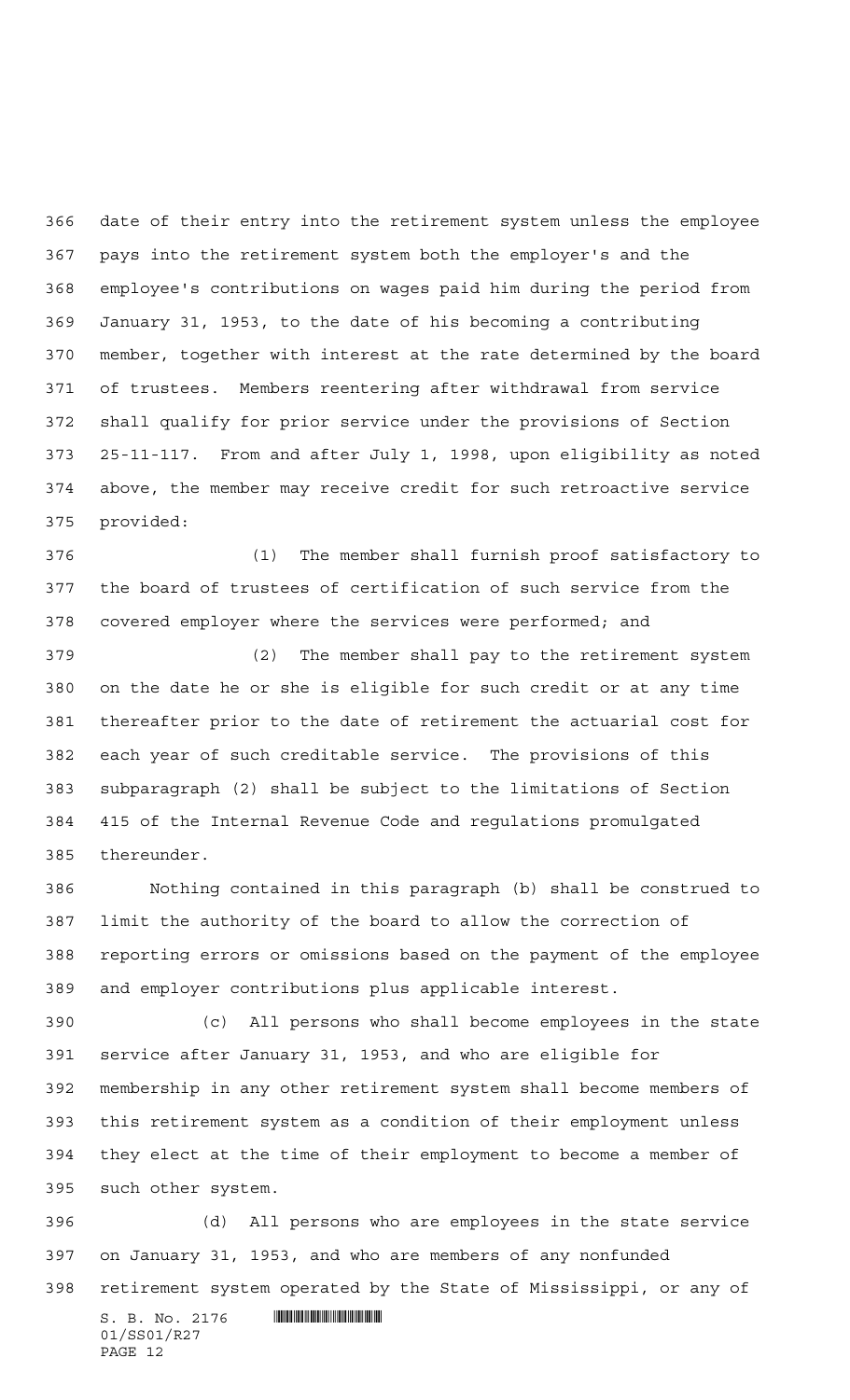its departments or agencies, shall become members of this system with prior service credit unless, before February 1, 1953, they shall file a written notice with the board of trustees that they do not elect to become members.

 (e) All persons who are employees in the state service on January 31, 1953, and who under existing laws are members of any fund operated for the retirement of employees by the State of Mississippi, or any of its departments or agencies, shall not be entitled to membership in this retirement system unless, before February 1, 1953, any such person shall indicate by a notice filed with the board, on a form prescribed by the board, his individual election and choice to participate in this system, but no such person shall receive prior service credit unless he becomes a member on or before February 1, 1953.

 (f) Each political subdivision of the state and each instrumentality of the state or a political subdivision, or both, is hereby authorized to submit, for approval by the board of trustees, a plan for extending the benefits of this article to employees of any such political subdivision or instrumentality. Each such plan or any amendment to the plan for extending benefits thereof shall be approved by the board of trustees if it finds that such plan, or such plan as amended, is in conformity with such requirements as are provided in Articles 1 and 3; however, upon approval of such plan or any such plan heretofore approved by the board of trustees, the approved plan shall not be subject to cancellation or termination by the political subdivision or instrumentality, except that any community hospital serving a municipality that joined the Public Employees' Retirement System as of November 1, 1956, to offer social security coverage for its employees and subsequently extended retirement annuity coverage to its employees as of December 1, 1965, may, upon documentation of extreme financial hardship, have future retirement annuity

01/SS01/R27 PAGE 13

 $S. B. No. 2176$  . And the set of the set of  $S. B. N_{\odot}$  ,  $2176$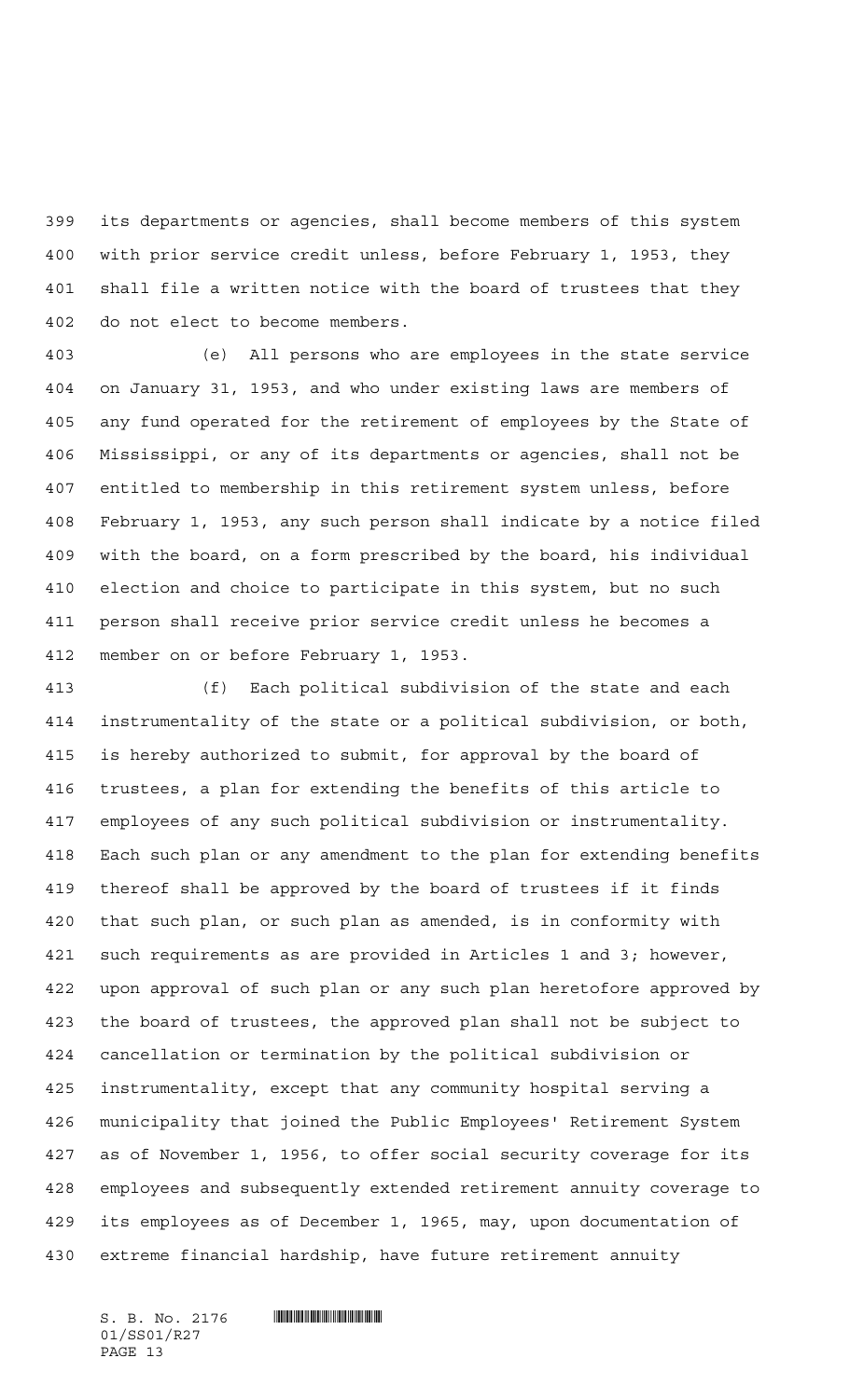coverage cancelled or terminated at the discretion of the board of trustees. No such plan shall be approved unless:

 (1) It provides that all services which constitute employment as defined in Section 25-11-5 and are performed in the employ of the political subdivision or instrumentality, by any employees thereof, shall be covered by the plan; with the exception of municipal employees who are already covered by existing retirement plans; provided, however, those employees in this class may elect to come under the provisions of this article; (2) It specifies the source or sources from which

 the funds necessary to make the payments required by paragraph (d) of Section 25-11-123 and of paragraph (f)(5)B and C of this section are expected to be derived and contains reasonable assurance that such sources will be adequate for such purpose;

 (3) It provides for such methods of administration of the plan by the political subdivision or instrumentality as are found by the board of trustees to be necessary for the proper and efficient administration thereof;

 (4) It provides that the political subdivision or instrumentality will make such reports, in such form and containing such information, as the board of trustees may from time to time require;

 (5) It authorizes the board of trustees to terminate the plan in its entirety in the discretion of the board if it finds that there has been a failure to comply substantially with any provision contained in such plan, such termination to take effect at the expiration of such notice and on such conditions as may be provided by regulations of the board and as may be consistent with applicable federal law.

 A. The board of trustees shall not finally refuse to approve a plan submitted under paragraph (f), and shall not terminate an approved plan without reasonable notice and opportunity for hearing to each political subdivision or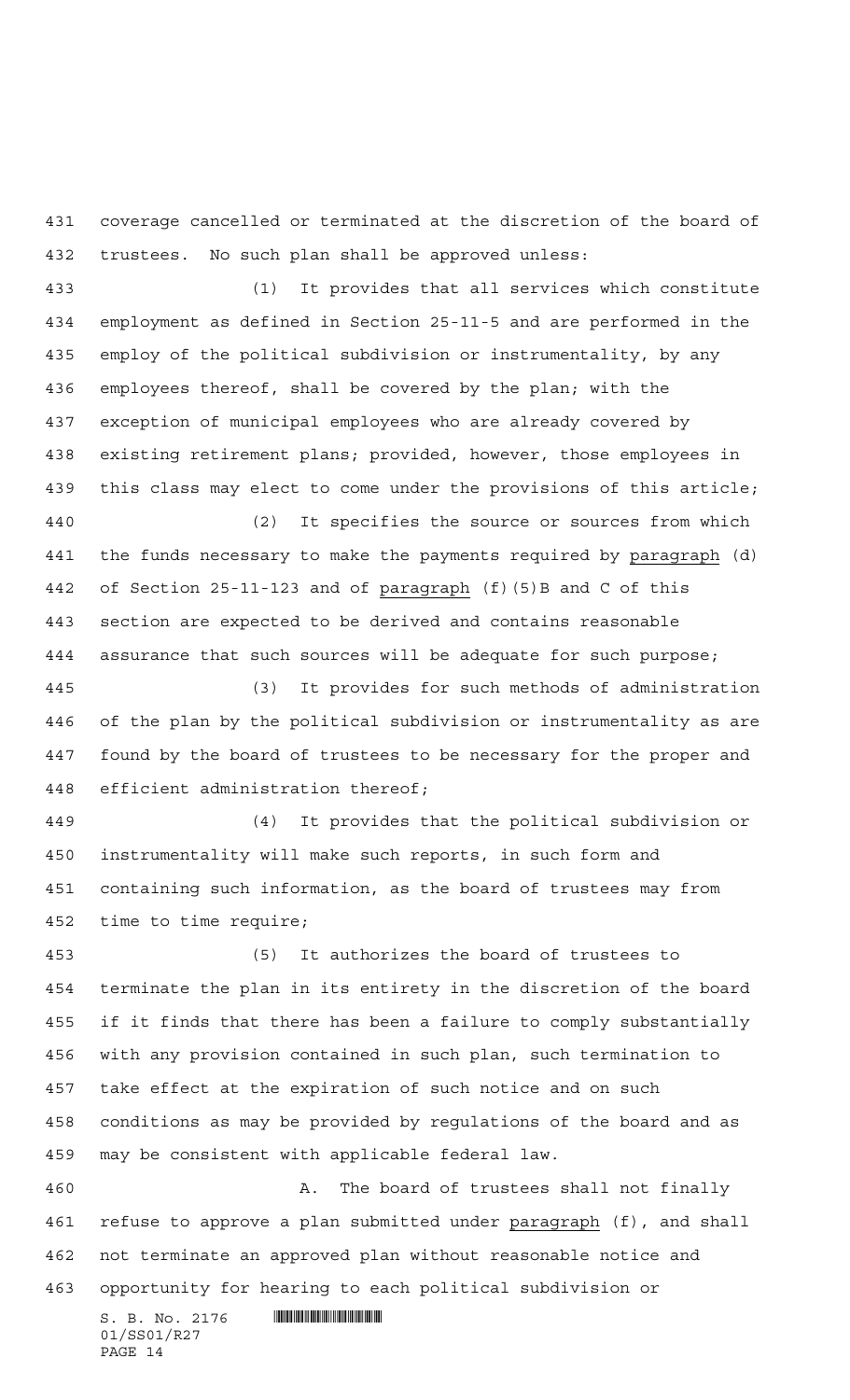instrumentality affected thereby. The board's decision in any such case shall be final, conclusive and binding unless an appeal be taken by the political subdivision or instrumentality aggrieved thereby to the Circuit Court of Hinds County, Mississippi, in accordance with the provisions of law with respect to civil causes by certiorari.

 B. Each political subdivision or instrumentality as to which a plan has been approved under this section shall pay into the contribution fund, with respect to wages (as defined in Section 25-11-5), at such time or times as the board of trustees may by regulation prescribe, contributions in the amounts and at the rates specified in the applicable agreement entered into by the board.

 C. Every political subdivision or instrumentality required to make payments under paragraph (f)(5)B hereof is authorized, in consideration of the employees' retention in or entry upon employment after enactment of Articles 1 and 3, to impose upon its employees, as to services which are covered by an approved plan, a contribution with respect to wages (as defined in Section 25-11-5) not exceeding the amount provided in Section 25-11-123(d) if such services constituted employment within the meaning of Articles 1 and 3, and to deduct the amount of such contribution from the wages as and when paid. Contributions so collected shall be paid into the contribution fund as partial discharge of the liability of such political subdivisions or instrumentalities under paragraph (f)(5)B hereof. Failure to deduct such contribution shall not relieve the employee or employer of liability thereof.

 D. Any state agency, school, political subdivision, instrumentality or any employer that is required to submit contribution payments or wage reports under any section of this chapter shall be assessed interest on delinquent payments or wage reports as determined by the board of trustees in accordance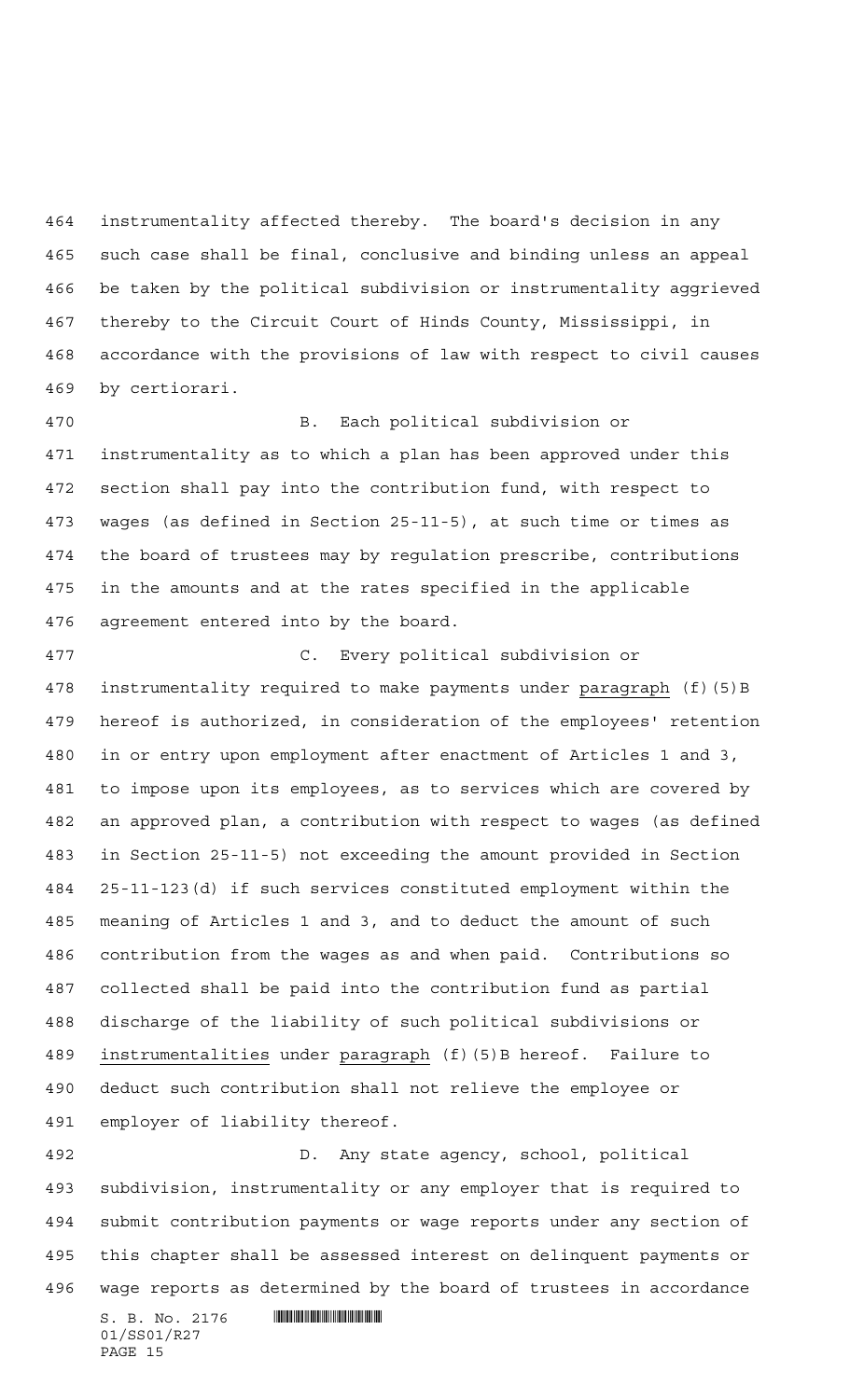with rules and regulations adopted by the board and such assessed interest may be recovered by action in a court of competent jurisdiction against such reporting agency liable therefor or may, upon due certification of delinquency and at the request of the board of trustees, be deducted from any other monies payable to such reporting agency by any department or agency of the state. E. Each political subdivision of the state and each instrumentality of the state or a political subdivision

 or subdivisions which submits a plan for approval of the board, as provided in this section, shall reimburse the board for coverage into the expense account, its pro rata share of the total expense of administering Articles 1 and 3 as provided by regulations of said board.

 (g) The board may, in its discretion, deny the right of membership in this system to any class of employees whose compensation is only partly paid by the state or who are occupying positions on a part-time or intermittent basis. The board may, in its discretion, make optional with employees in any such classes their individual entrance into this system.

 (h) An employee whose membership in this system is contingent on his own election, and who elects not to become a member, may thereafter apply for and be admitted to membership; but no such employee shall receive prior service credit unless he becomes a member prior to July 1, 1953, except as provided in 521 paragraph (b).

 (i) In the event any member of this system should change his employment to any agency of the state having an actuarially funded retirement system, the board of trustees may authorize the transfer of the member's creditable service and of the present value of the member's employer's accumulation account and of the present value of the member's accumulated membership contributions to such other system, provided the employee agrees to the transfer of his accumulated membership contributions and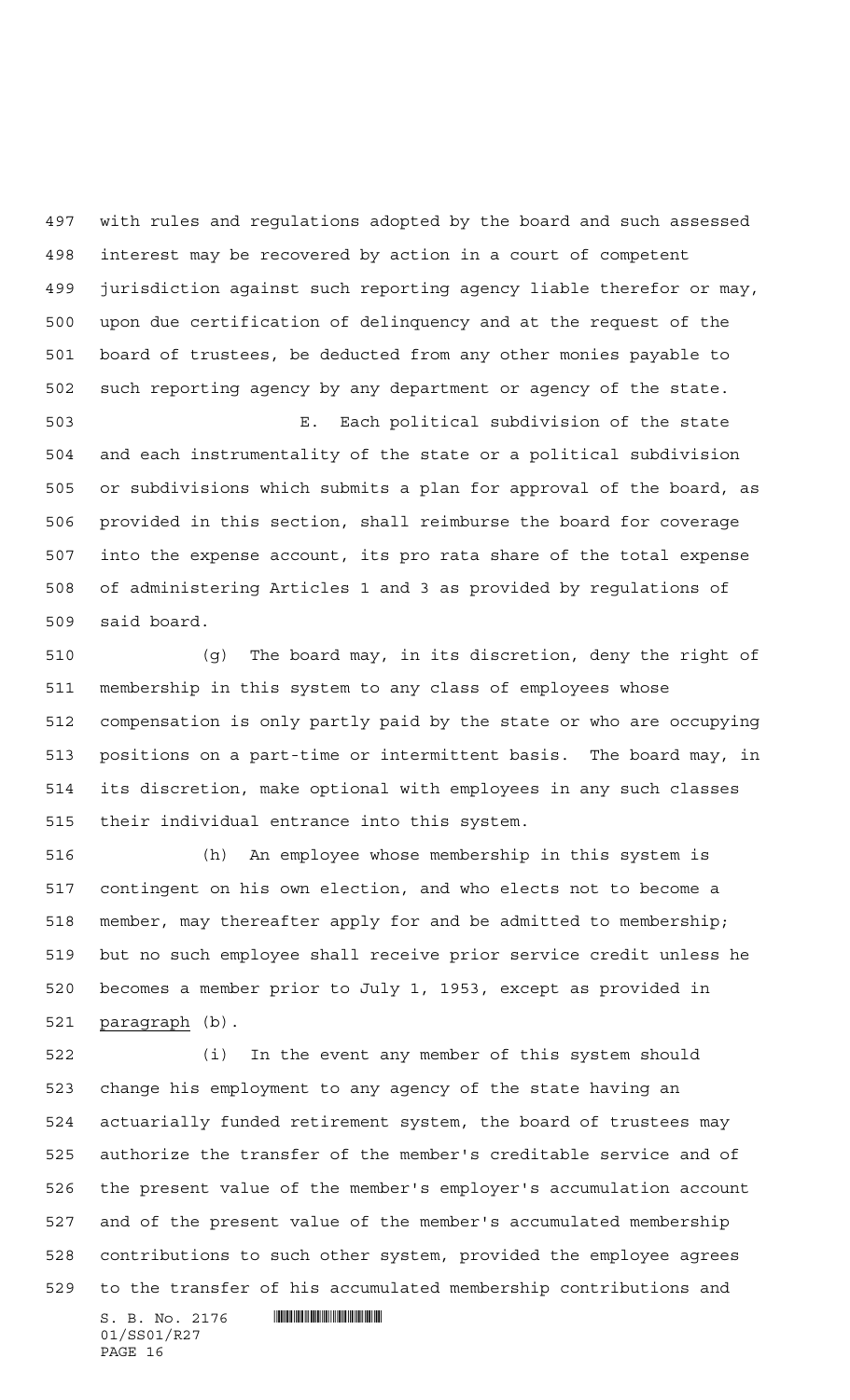provided such other system is authorized to receive and agrees to make such transfer.

 In the event any member of any other actuarially funded system maintained by an agency of the state changes his employment to an agency covered by this system, the board of trustees may authorize the receipt of the transfer of the member's creditable service and of the present value of the member's employer's accumulation account and of the present value of the member's accumulated membership contributions from such other system, provided the employee agrees to the transfer of his accumulated membership contributions to this system and provided the other system is authorized and agrees to make such transfer.

 (j) Wherever herein state employment is referred to, it shall include joint employment by state and federal agencies of all kinds.

 (k) Employees of a political subdivision or instrumentality who were employed by such political subdivision or instrumentality prior to an agreement between such entity and the Public Employees' Retirement System to extend the benefits of this article to its employees, and which agreement provides for the establishment of retroactive service credit, and who have been members of the retirement system and have remained contributors to the retirement system for four (4) years, may receive credit for such retroactive service with such political subdivision or instrumentality, provided the employee and/or employer, as provided under the terms of the modification of the joinder agreement in allowing such coverage, pay into the retirement system the employer's and employee's contributions on wages paid the member during such previous employment, together with interest or actuarial cost as determined by the board covering the period from the date the service was rendered until the payment for the credit for such service was made. Such wages shall be verified by the Social Security Administration or employer payroll records.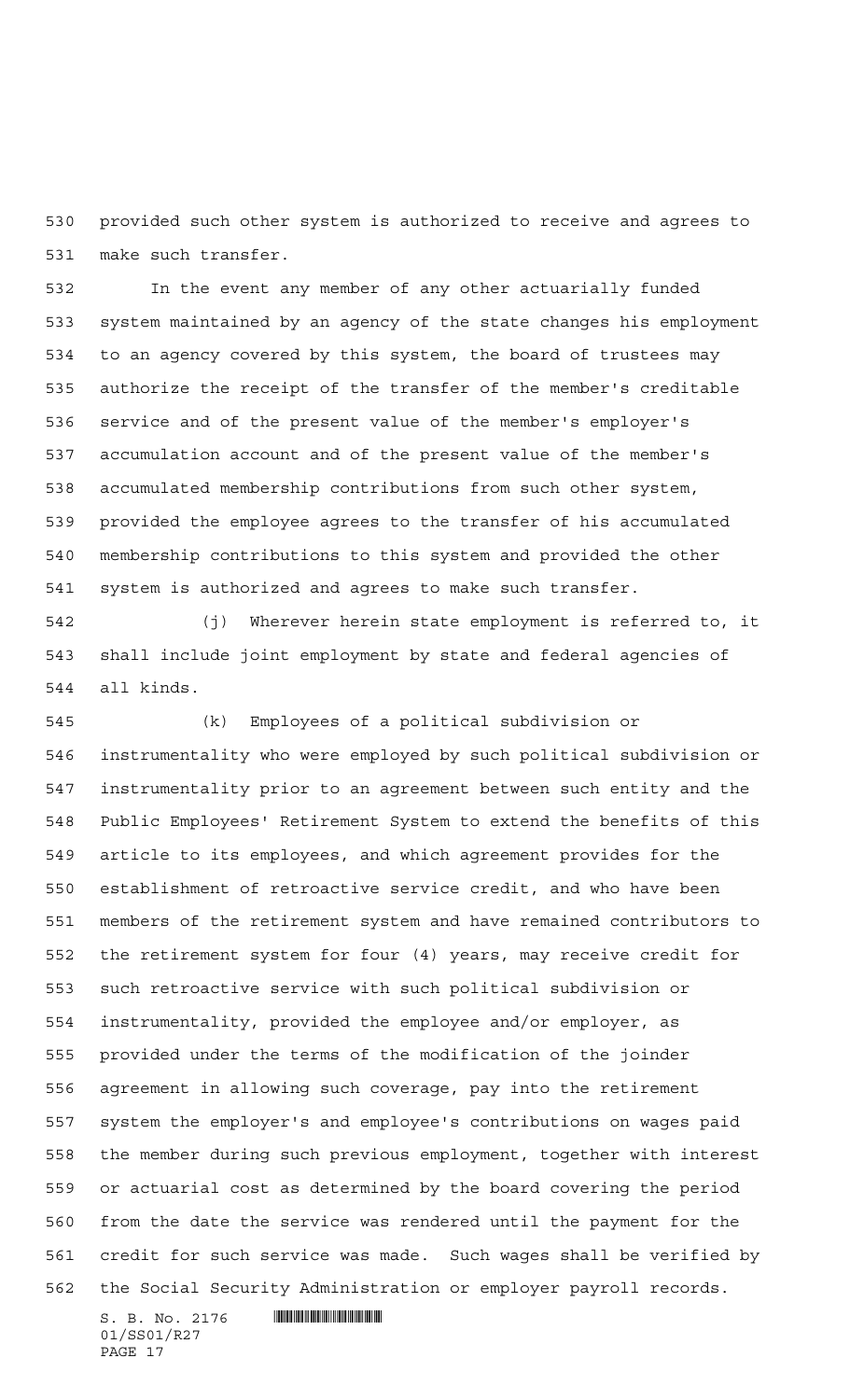Effective July 1, 1998, upon eligibility as noted above, a member may receive credit for such retroactive service with such political subdivision or instrumentality provided:

 (1) The member shall furnish proof satisfactory to the board of trustees of certification of such services from the political subdivision or instrumentality where the services were rendered or verification by the Social Security Administration; and

 (2) The member shall pay to the retirement system on the date he or she is eligible for such credit or at any time thereafter prior to the date of retirement the actuarial cost for each year of such creditable service. The provisions of this subparagraph (2) shall be subject to the limitations of Section 415 of the Internal Revenue Code and regulations promulgated thereunder.

 Nothing contained in this paragraph (k) shall be construed to limit the authority of the board to allow the correction of reporting errors or omissions based on the payment of employee and employer contributions plus applicable interest. Payment for such time shall be made in increments of not less than one-quarter (1/4) year of creditable service beginning with the most recent service. Upon the payment of all or part of such required contributions, plus interest or the actuarial cost as provided above, the member shall receive credit for the period of creditable service for which full payment has been made to the retirement system.

 $S. B. No. 2176$  . And the state of  $\mathbb{R}$  (l) Through June 30, 1998, any state service eligible for retroactive service credit, no part of which has ever been reported, and requiring the payment of employee and employer contributions plus interest, or, from and after July 1, 1998, any state service eligible for retroactive service credit, no part of which has ever been reported to the retirement system, and requiring the payment of the actuarial cost for such creditable

01/SS01/R27 PAGE 18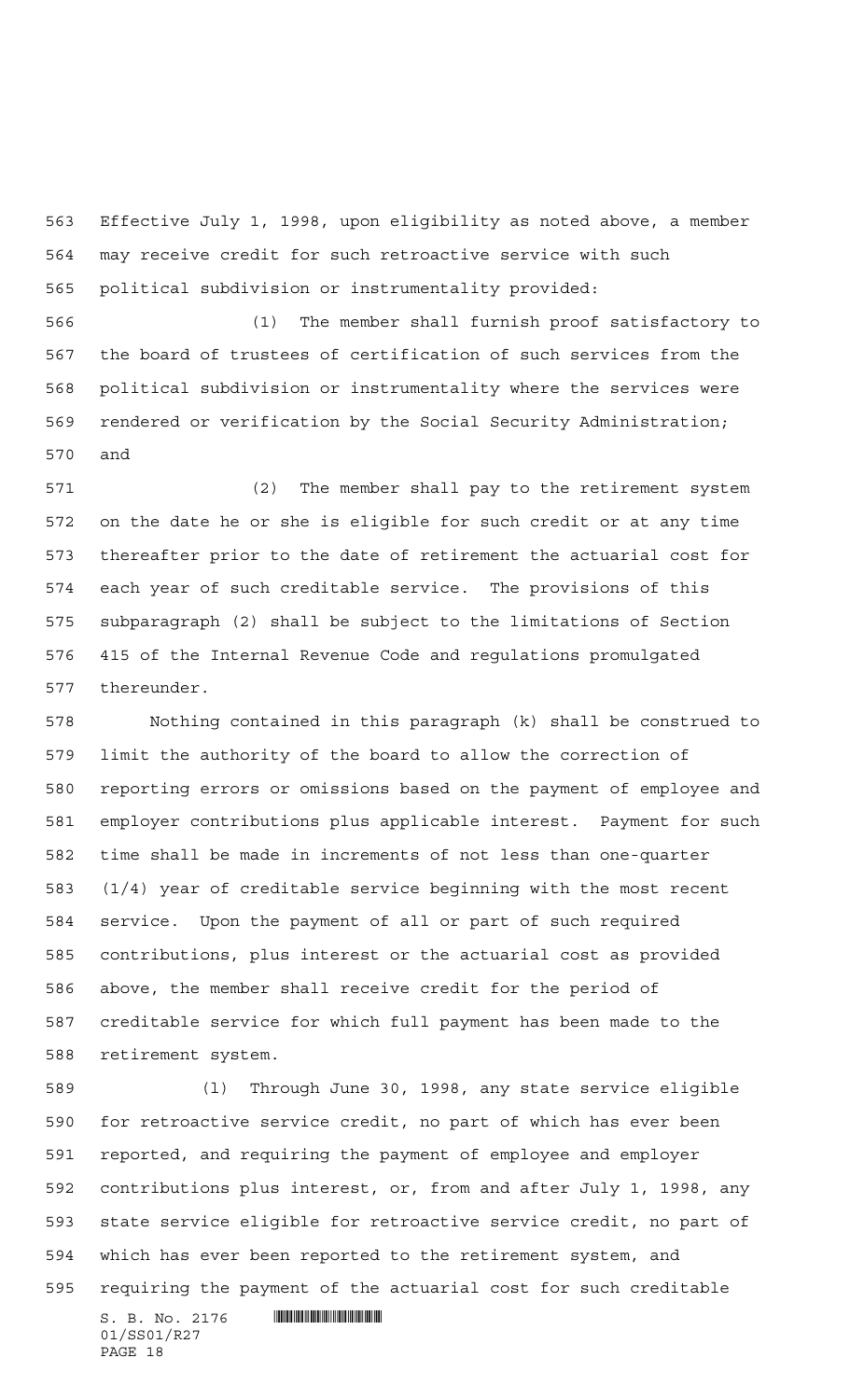service, may, at the member's option, be purchased in quarterly increments as provided above at such time as its purchase is otherwise allowed.

 (m) All rights to purchase retroactive service credit or repay a refund as provided in Section 25-11-101 et seq. shall terminate upon retirement.

## **II. THOSE WHO ARE NOT ELIGIBLE FOR MEMBERSHIP**

 The following classes of employees and officers shall not become members of this retirement system, any other provisions of Articles 1 and 3 to the contrary notwithstanding:

 (a) Patient or inmate help in state charitable, penal or correctional institutions;

 (b) Students of any state educational institution employed by any agency of the state for temporary, part-time or intermittent work;

 (c) Participants of Comprehensive Employment and Training Act of 1973 (CETA) being Public Law 93-203, who enroll on or after July l, 1979.

## **III. TERMINATION OF MEMBERSHIP**

 Membership in this system shall cease by a member withdrawing his accumulated contributions, or by a member withdrawing from active service with a retirement allowance, or by a member's death.

 SECTION 4. Section 25-11-127, Mississippi Code of 1972, is amended as follows:

 25-11-127. No person who is being paid a retirement allowance, or a pension after retirement under this article, shall be employed or paid for any service by the State of Mississippi, except as provided in this section or in Section 25-11-126. This section shall not apply to any pensioner who has been elected to public office after retirement, nor to any person employed because of special knowledge or experience. This section shall not be construed to mean that any person employed or elected under the

 $S. B. No. 2176$  . And the set of the set of  $\sim$  set of  $S. B. N \circ A. 2176$ 01/SS01/R27 PAGE 19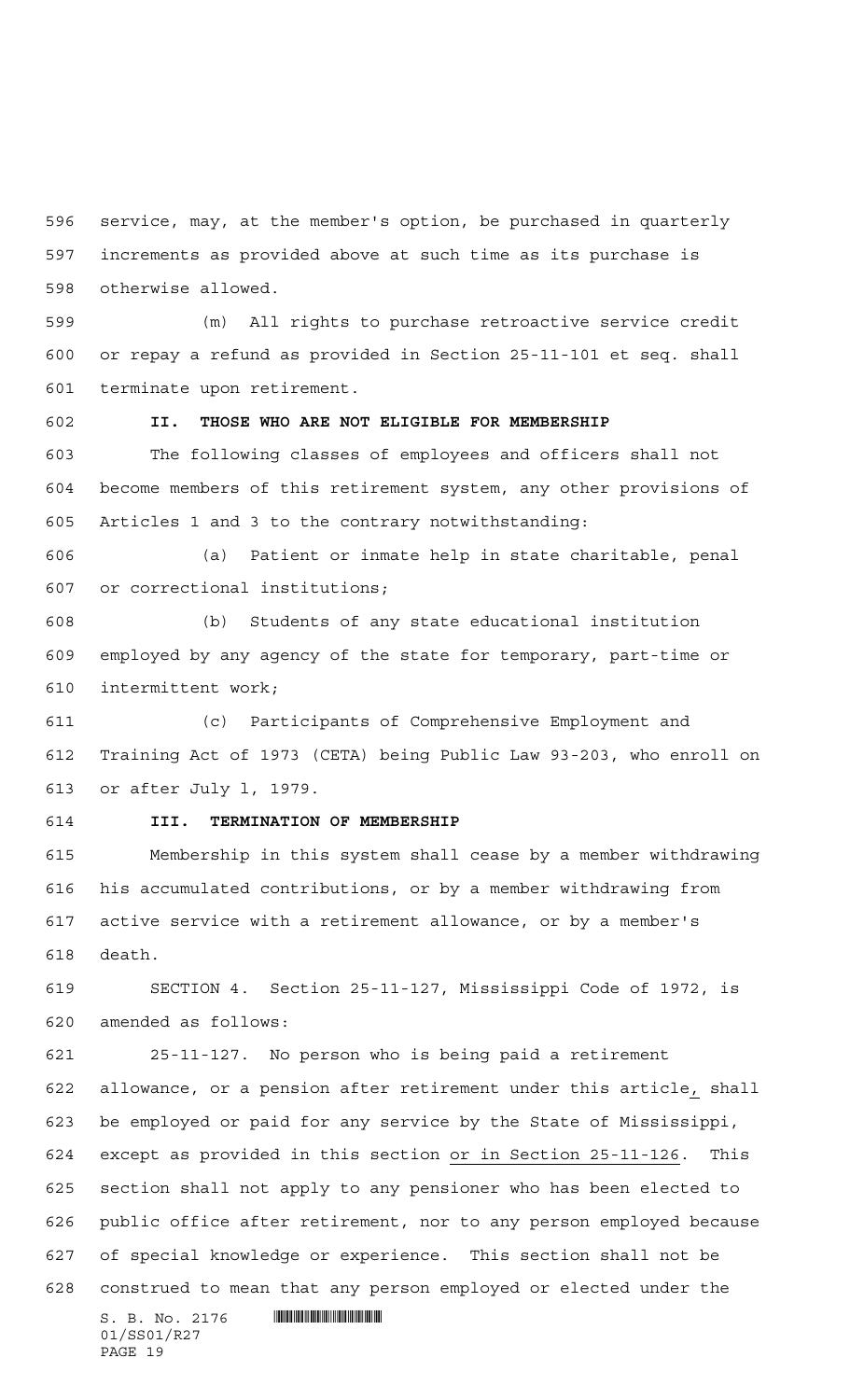above exceptions shall become a member under Article 3 of the retirement system, nor shall any retirant of this retirement system who is reemployed or is reelected to office, after retirement continue to draw retirement benefits while so reemployed or reelected except those persons who choose to continue receiving a retirement allowance during their employment as teachers as authorized by Section 25-11-126. Any person who has been retired under the provisions of Articles l and 3 and who is later reemployed in service covered by this article shall cease to receive benefits hereunder unless he chooses to continue receiving a retirement allowance during his employment as a teacher as authorized by Section 25-11-126, and the person shall again become a contributing member of the retirement system; and 642 when the person again retires, if he has been a contributing member of the retirement system during his reemployment and his reemployment exceeds six (6) months, he shall have his benefit recomputed, including service after again becoming a member. Provided further, that the total retirement allowance paid to the retired member in his previous retirement shall be deducted from his retirement reserve and taken into consideration in recalculating the retirement allowance under a new option selected. Nothing contained in this section shall be construed as prohibiting any county or city not a member of the Public Employees' Retirement System from employing persons up to the age of seventy-three (73); and provided further, that, through June 30, 1988, nothing contained in this section shall be construed as prohibiting any governmental unit which is a member from employing persons up to the age of seventy-three (73) who are not eligible for membership at the time of employment under Article 3. The board of trustees of the retirement system shall have the right to prescribe rules and regulations for the carrying out of

this provision.

 $S. B. No. 2176$  . And the set of the set of  $\sim$  set of  $S. B. N \circ A. 2176$ 01/SS01/R27 PAGE 20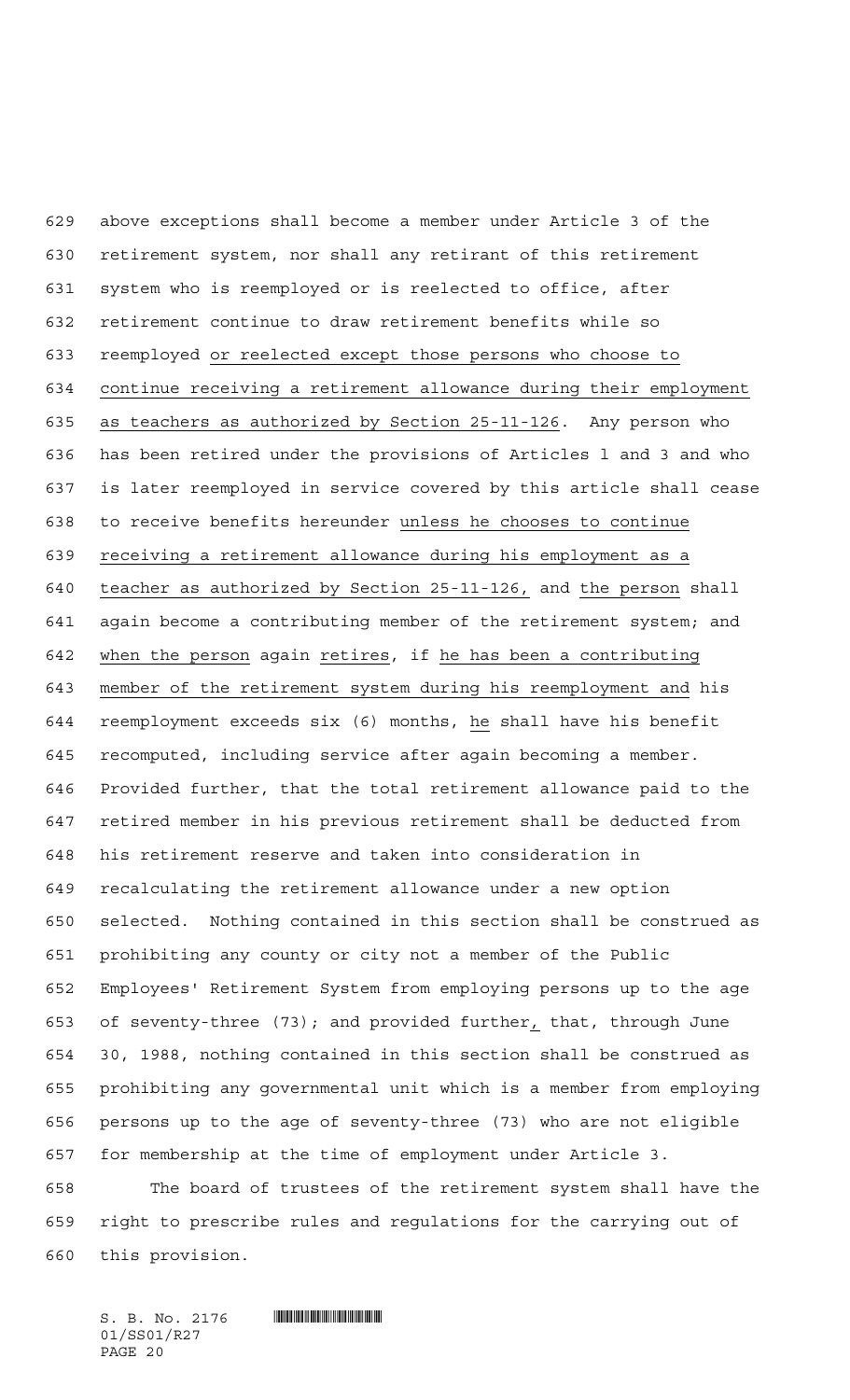The provisions of this section shall not be construed to prohibit any retirant regardless of age from being employed and from drawing retirement allowance either (a) for a period of time not to exceed one hundred twenty (120) days in any fiscal year, but less than one-half (1/2) of the normal working days for the position in any fiscal year, or (b) for a period of time in any fiscal year sufficient in length to permit a retirant to earn not in excess of twenty-five percent (25%) of retirant's average compensation or the current rate of the salary in effect for the regular position filled. Notice shall be given in writing to the executive director of the system, setting forth the facts upon which the **\*\*\*** employment is being made, and such notice shall be given within five (5) days from the date of employment and also from the date of termination of said employment. It is further provided that any member who has attained seventy (70) years of age and who has forty (40) or more years of creditable service may continue in office or employment or be reemployed or elected provided such person files annually, in writing, in the office of the employer and the office of the executive director of the system prior to such services, a waiver of all salary or compensation and elects to receive in lieu of such salary or compensation a retirement allowance as provided in this section, in which event no salary or compensation shall thereafter be due or payable for such services and provided, further, that any such officer or employee may receive in addition to such retirement allowance any per diem, office expense allowance, mileage or travel expense authorized by any statute of the State of Mississippi. Any other member may continue in municipal or county office or employment or be reemployed or elected in a municipality or county provided such person files annually, in writing, in the office of the employer and the office of the executive director of the system prior to such services, a waiver of all salary or compensation and elects to receive in lieu of such salary or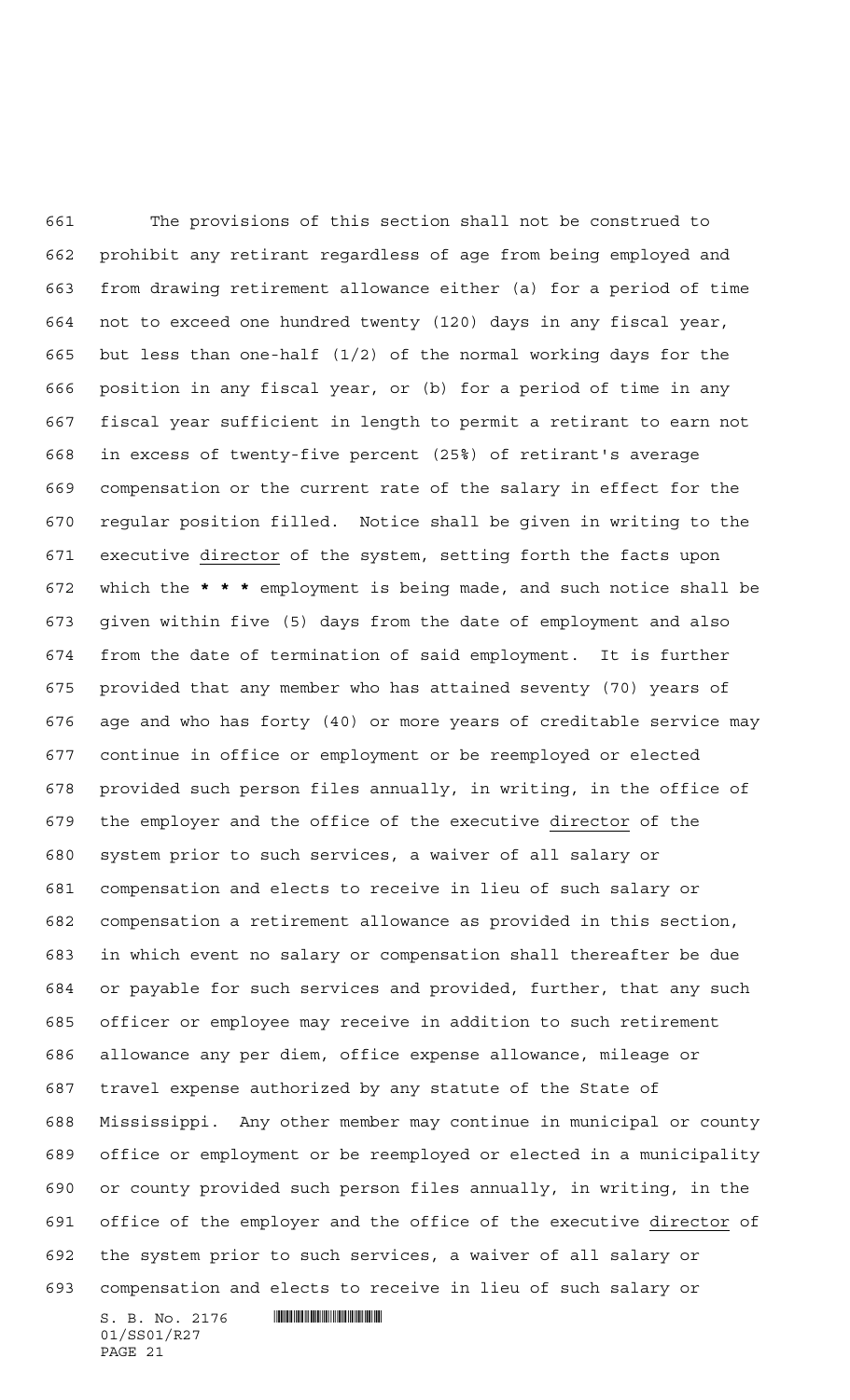compensation a retirement allowance as provided in this section, in which event no salary or compensation shall thereafter be due or payable for such services and provided, further, that any such officer or employee may receive in addition to such retirement allowance any per diem, office expense allowance, mileage or travel expense authorized by any statute of the State of Mississippi.

 SECTION 5. Section 37-19-7, Mississippi Code of 1972, is amended as follows:

 37-19-7. (1) This section shall be known and may be cited as the Mississippi "Teacher Opportunity Program (TOP)." The allowance in the minimum education program and the Mississippi Adequate Education Program for teachers' salaries in each county and separate school district shall be determined and paid in accordance with the scale for teachers' salaries as provided in this subsection. For teachers holding the following types of licenses or the equivalent as determined by the State Board of Education, and the following number of years of teaching experience, the scale shall be as follows:

 $S. B. No. 2176$  . And the set of the set of  $S. B. N_{\odot}$  ,  $2176$ 01/SS01/R27 **1999-2000 School Year and School Years Thereafter Less Than 25 Years of Teaching Experience** AAAA............................................. \$ 25,790.00 AAA................................................ 24,940.00 AA................................................. 24,090.00 A.................................................. 23,040.00 **25 or More Years of Teaching Experience** AAAA............................................. \$ 26,790.00 AAA................................................ 25,940.00 AA................................................. 25,090.00 A.................................................. 24,040.00 Provided, however, that in the event the Sine Die General Fund Revenue Estimate Increase for fiscal year 2002 is at least

PAGE 22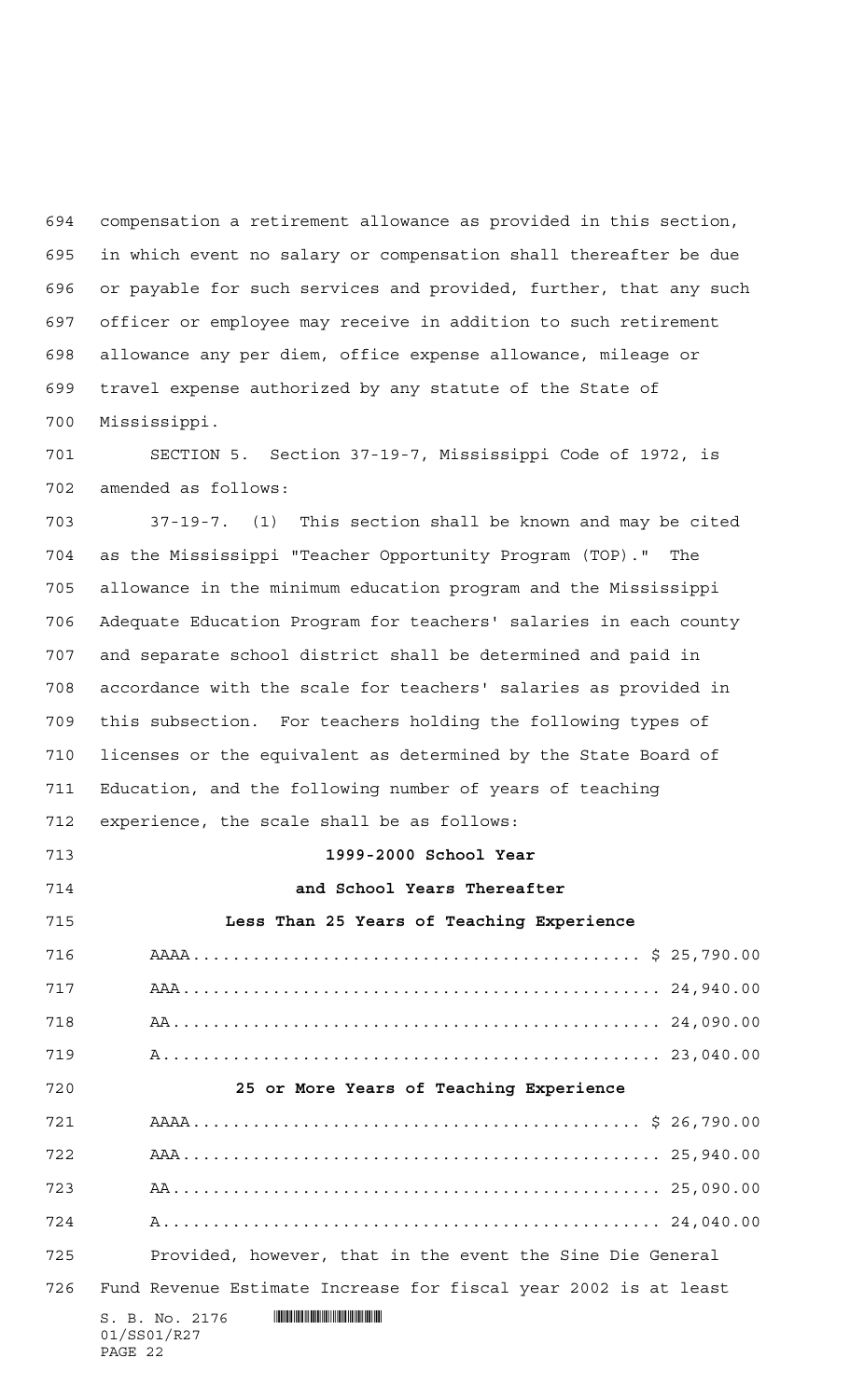| 727 | five percent (5%), as certified by the Legislative Budget Office                                                                                       |
|-----|--------------------------------------------------------------------------------------------------------------------------------------------------------|
| 728 | to the State Board of Education, the scale shall be as follows:                                                                                        |
| 729 | 2001-2002 School Year and School Years Thereafter                                                                                                      |
| 730 | Less Than 25 Years of Teaching Experience                                                                                                              |
| 731 |                                                                                                                                                        |
| 732 |                                                                                                                                                        |
| 733 |                                                                                                                                                        |
| 734 |                                                                                                                                                        |
| 735 | 25 or More Years of Teaching Experience                                                                                                                |
| 736 |                                                                                                                                                        |
| 737 |                                                                                                                                                        |
| 738 |                                                                                                                                                        |
| 739 |                                                                                                                                                        |
| 740 | Provided further, that for each one percent (1%) that the                                                                                              |
| 741 | Sine Die General Fund Revenue Estimate Growth exceeds the five                                                                                         |
| 742 | percent (5%) minimum for fiscal year 2002, as certified by the                                                                                         |
| 743 | Legislative Budget Office to the State Board of Education and                                                                                          |
| 744 | subject to specific appropriation therefor by the Leqislature, the                                                                                     |
| 745 | State Board of Education shall revise the salary scale to provide                                                                                      |
| 746 | an additional one percent (1%) across the board increase in the                                                                                        |
| 747 | base salaries for each type of certificate.                                                                                                            |
| 748 | In the event the Sine Die General Fund Revenue Estimate                                                                                                |
| 749 | Increase for fiscal year 2003 is at least five percent (5%), as                                                                                        |
| 750 | certified by the Legislative Budget Office to the State Board of                                                                                       |
| 751 | Education, the scale shall be as follows:                                                                                                              |
| 752 | 2002-2003 School Year and School Years Thereafter                                                                                                      |
| 753 | Less Than 25 Years of Teaching Experience                                                                                                              |
| 754 |                                                                                                                                                        |
| 755 |                                                                                                                                                        |
| 756 |                                                                                                                                                        |
| 757 |                                                                                                                                                        |
| 758 | 25 or More Years of Teaching Experience                                                                                                                |
| 759 |                                                                                                                                                        |
|     | <u> I de la provincia de la provincia de la provincia de la provincia de la provincia de la provincia de la provi</u><br>S. B. No. 2176<br>01/SS01/R27 |

## PAGE 23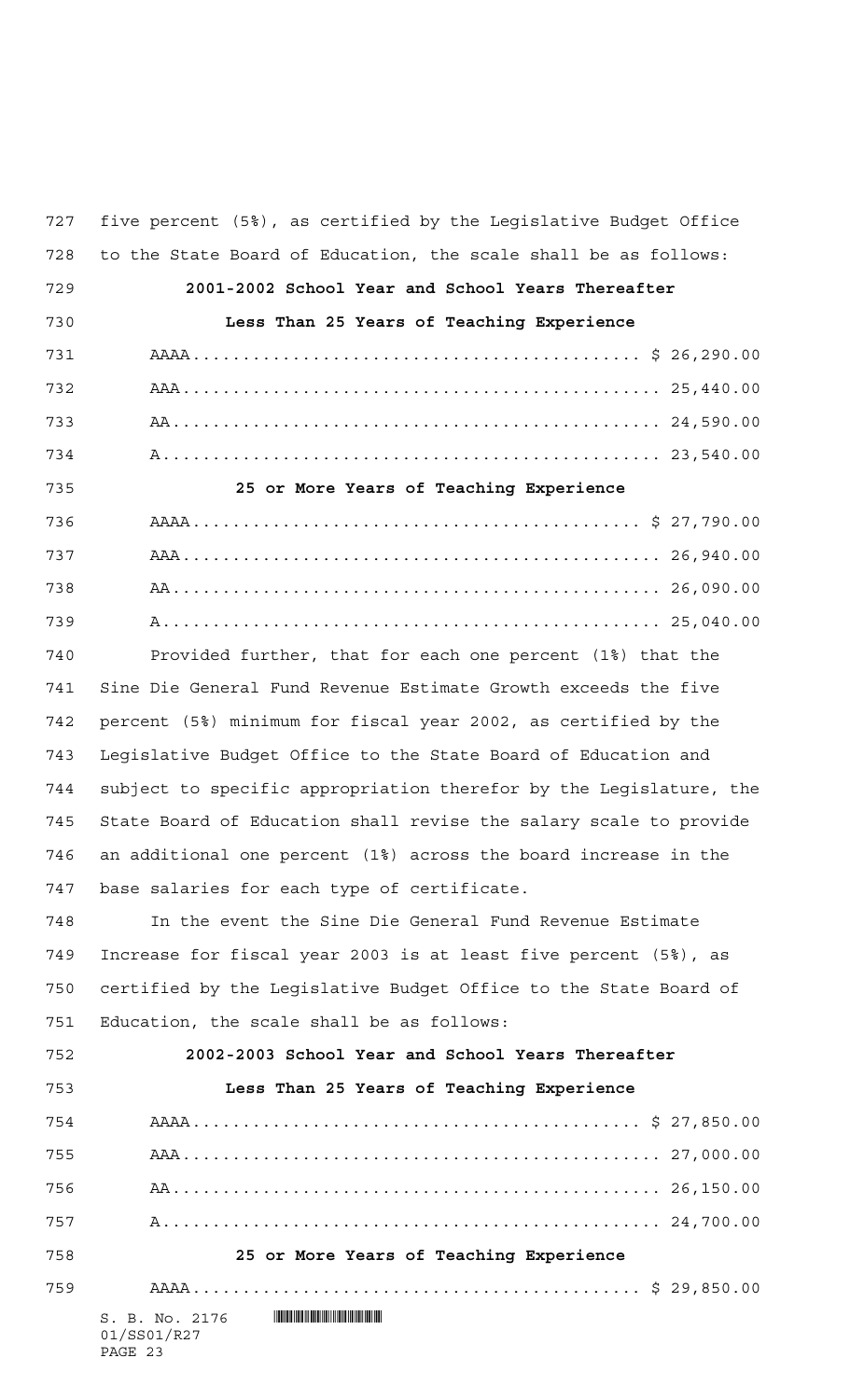The State Board of Education shall revise the salary scale prescribed above for the 2002-2003 school year to conform to any adjustments made to the salary scale in the prior fiscal year due to revenue growth over and above five percent (5%). Provided further, that for each one percent (1%) that the Sine Die General Fund Revenue Estimate Growth exceeds the five percent (5%) minimum for fiscal year 2003, as certified by the Legislative Budget Office to the State Board of Education and subject to specific appropriation therefor by the Legislature, the State Board of Education shall revise the salary scale to provide an additional one percent (1%) across the board increase in the base salaries for each type of certificate.

 In the event the Sine Die General Fund Revenue Estimate Increase for fiscal year 2004 is at least five percent (5%), as certified by the Legislative Budget Office to the State Board of Education, the scale shall be as follows:

**2003-2004 School Year and School Years Thereafter**

 $S. B. No. 2176$  . And the state of  $\mathbb{R}$ 01/SS01/R27 PAGE 24 **Less Than 25 Years of Teaching Experience** AAAA............................................. \$ 29,550.00 AAA................................................ 28,700.00 AA................................................. 27,850.00 A.................................................. 26,000.00 **25 or More Years of Teaching Experience** AAAA............................................. \$ 31,550.00 AAA................................................ 30,700.00 AA................................................. 29,850.00 A.................................................. 28,000.00 The State Board of Education shall revise the salary scale prescribed above for the 2003-2004 school year to conform to any adjustments made to the salary scale in prior fiscal years due to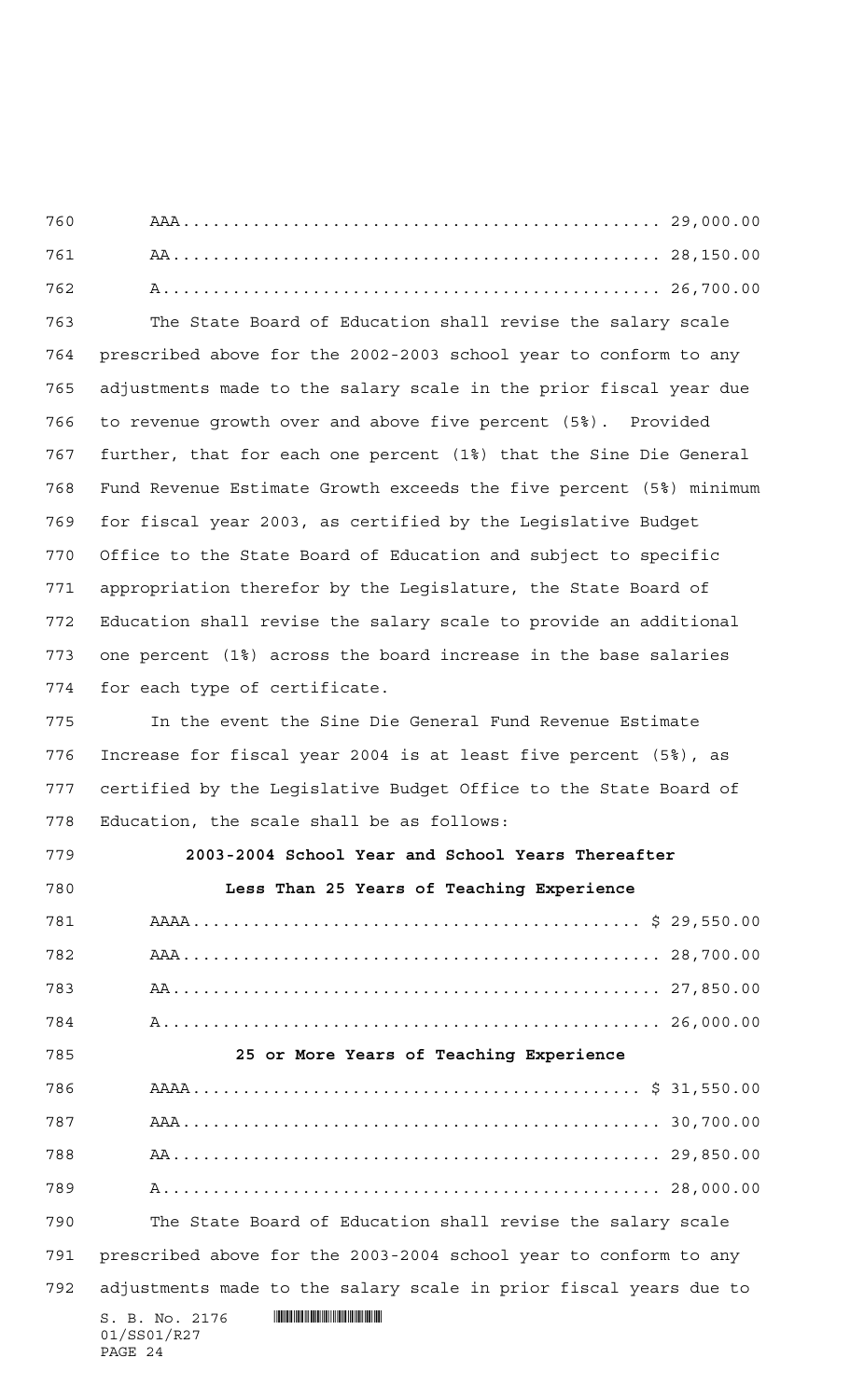revenue growth over and above five percent (5%). Provided further, that for each one percent (1%) that the Sine Die General Fund Revenue Estimate Growth exceeds the five percent (5%) minimum for fiscal year 2004, as certified by the Legislative Budget Office to the State Board of Education and subject to specific appropriation therefor by the Legislature, the State Board of Education shall revise the salary scale to provide an additional one percent (1%) across the board increase in the base salaries for each type of certificate.

 In the event the Sine Die General Fund Revenue Estimate Increase for fiscal year 2005 is at least five percent (5%), as certified by the Legislative Budget Office to the State Board of Education, the scale shall be as follows:

**2004-2005 School Year and School Years Thereafter**

 $S. B. No. 2176$  . And the state of  $\mathbb{R}$ 01/SS01/R27 PAGE 25 **Less Than 25 Years of Teaching Experience** AAAA............................................. \$ 31,775.00 AAA................................................ 30,850.00 AA................................................. 29,925.00 A.................................................. 28,000.00 **25 or More Years of Teaching Experience** AAAA............................................. \$ 33,775.00 AAA................................................ 32,850.00 AA................................................. 31,925.00 A.................................................. 30,000.00 The State Board of Education shall revise the salary scale prescribed above for the 2004-2005 school year to conform to any adjustments made to the salary scale in prior fiscal years due to revenue growth over and above five percent (5%). Provided further, that for each one percent (1%) that the Sine Die General Fund Revenue Estimate Growth exceeds the five percent (5%) minimum for fiscal year 2005, as certified by the Legislative Budget Office to the State Board of Education and subject to specific appropriation therefor by the Legislature, the State Board of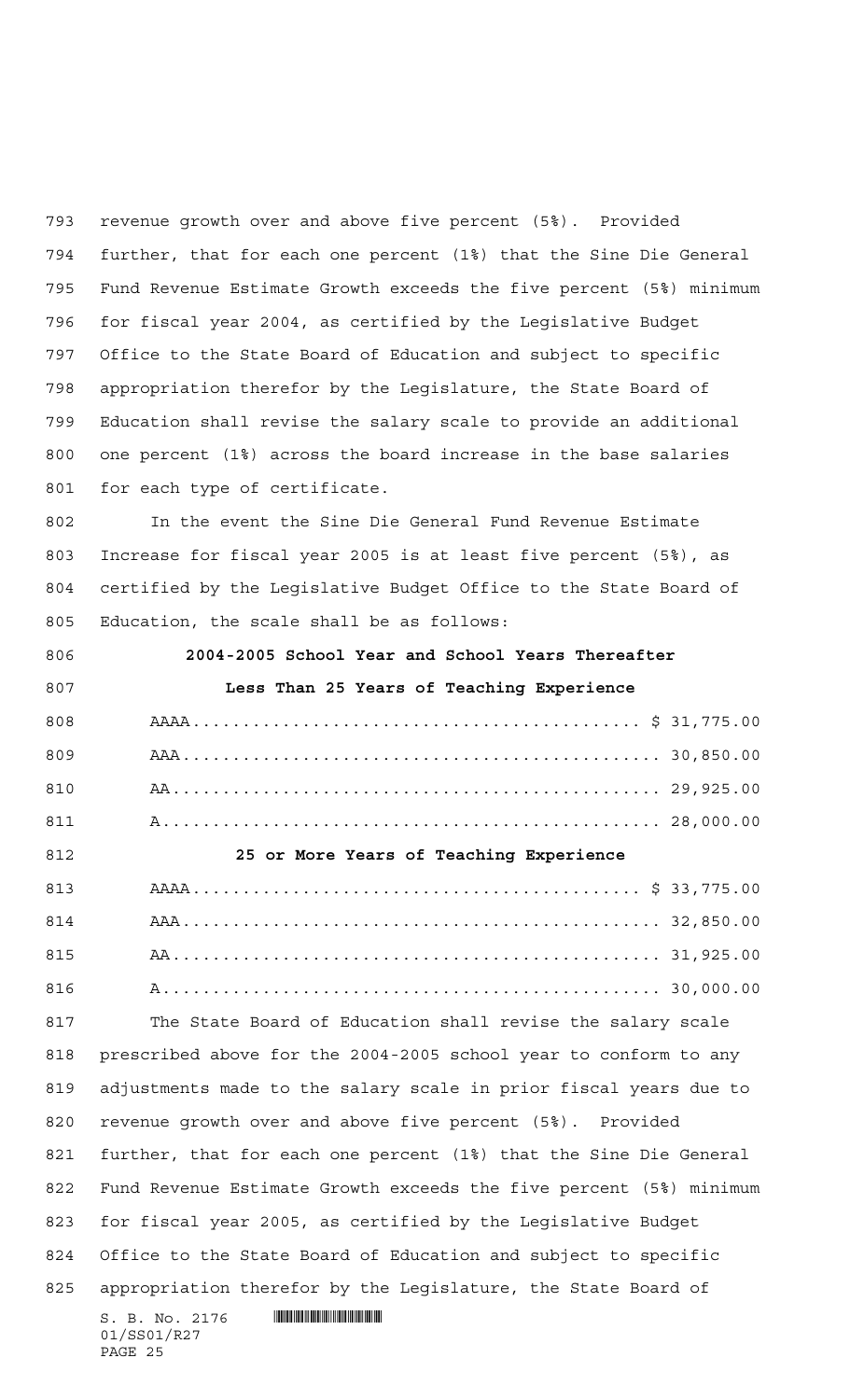Education shall revise the salary scale to provide an additional one percent (1%) across the board increase in the base salaries for each type of certificate.

 In the event the Sine Die General Fund Revenue Estimate Increase for fiscal year 2006 is at least five percent (5%), as certified by the Legislative Budget Office to the State Board of Education, the scale shall be as follows:

 **2005-2006 School Year and School Years Thereafter Less Than 25 Years of Teaching Experience** AAAA............................................. \$ 34,000.00 AAA................................................ 33,000.00 AA................................................. 32,000.00 A.................................................. 30,000.00 **25 or More Years of Teaching Experience** AAAA............................................. \$ 36,000.00 AAA................................................ 35,000.00 AA................................................. 34,000.00

A.................................................. 32,000.00

 The State Board of Education shall revise the salary scale prescribed above for the 2005-2006 school year to conform to any adjustments made to the salary scale in prior fiscal years due to revenue growth over and above five percent (5%). Provided further, that for each one percent (1%) that the Sine Die General Fund Revenue Estimate Growth exceeds the five percent (5%) minimum for fiscal year 2006, as certified by the Legislative Budget Office to the State Board of Education and subject to specific appropriation therefor by the Legislature, the State Board of Education shall revise the salary scale to provide an additional one percent (1%) across the board increase in the base salaries for each type of certificate.

 It is the intent of the Legislature that any state funds made available for salaries of licensed personnel in excess of the funds paid for such salaries for the 1986-1987 school year shall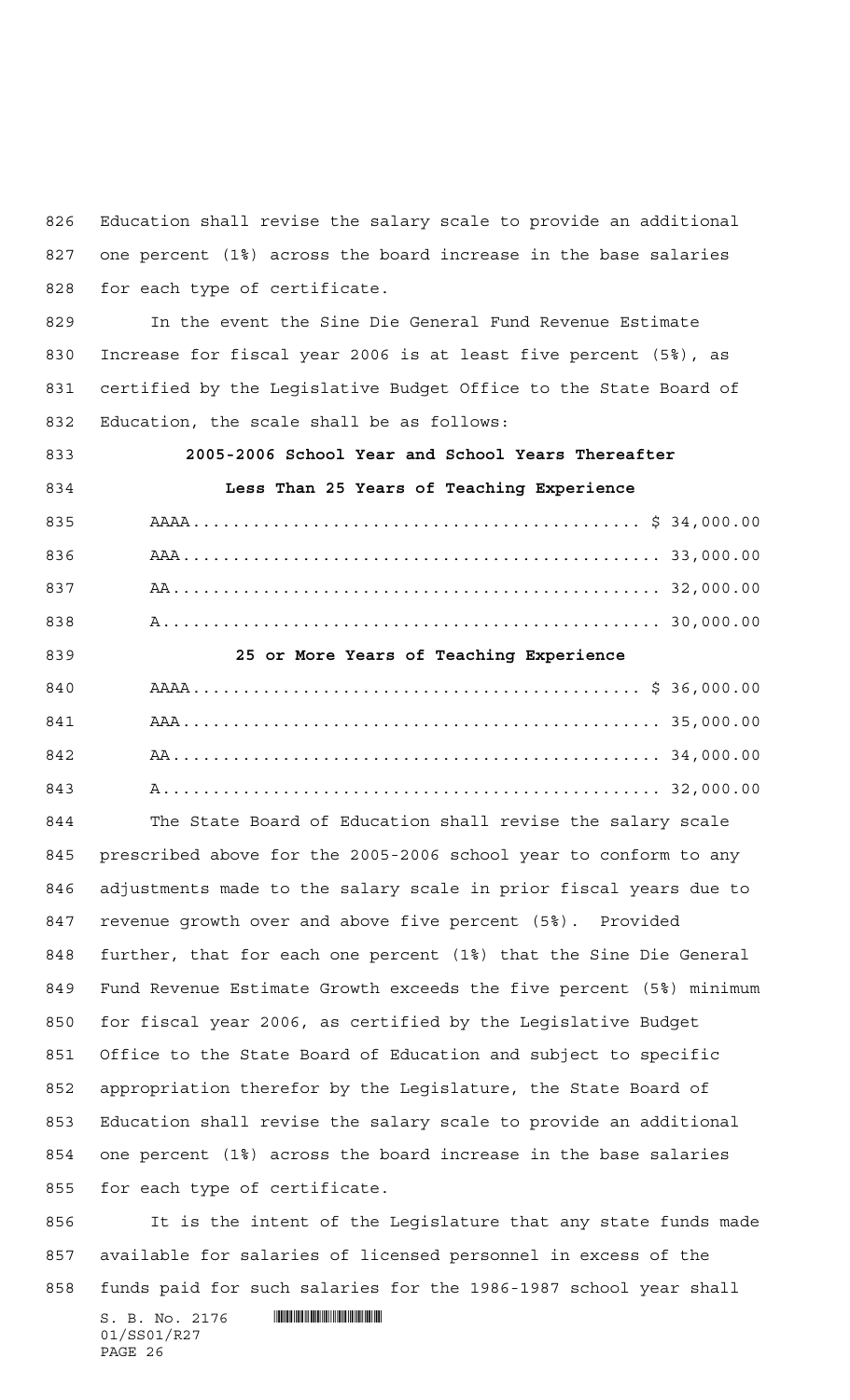be paid to licensed personnel pursuant to a personnel appraisal and compensation system implemented by the State Board of Education. The State Board of Education shall have the authority to adopt and amend rules and regulations as are necessary to establish, administer and maintain the system.

 All teachers employed on a full-time basis shall be paid a minimum salary in accordance with the above scale. However, no school district shall receive any funds under this section for any school year during which the local supplement paid to any individual teacher shall have been reduced to a sum less than that paid to that individual teacher for performing the same duties from local supplement during the immediately preceding school year. The amount actually spent for the purposes of group health and/or life insurance shall be considered as a part of the aggregate amount of local supplement but shall not be considered a part of the amount of individual local supplement.

 For teachers holding a Class AAAA license, the minimum base pay specified in this subsection shall be increased by the sum of Six Hundred Sixty Dollars (\$660.00) for each year of teaching experience possessed by the person holding such license until such person shall have twenty-five (25) years of teaching experience.

 For teachers holding a Class AAA license, the minimum base pay specified in this subsection shall be increased by the sum of Five Hundred Ninety-five Dollars (\$595.00) for each year of teaching experience possessed by the person holding such license until such person shall have twenty-five (25) years of teaching experience.

 For teachers holding a Class AA license, the minimum base pay specified in this subsection shall be increased by the sum of Five Hundred Thirty Dollars (\$530.00) for each year of teaching experience possessed by the person holding such license until such person shall have twenty-five (25) years of teaching experience.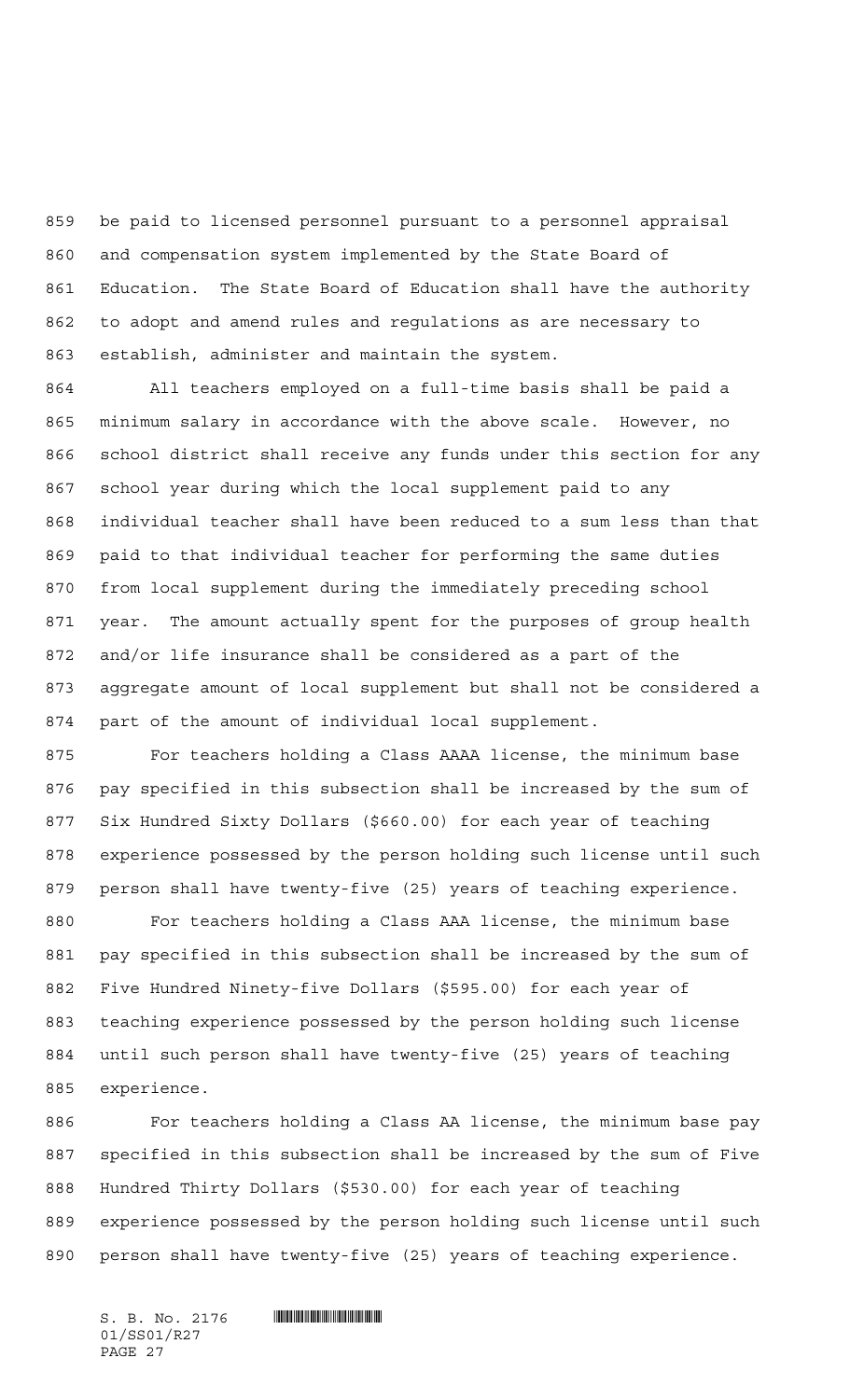For teachers holding a Class A license, the minimum base pay specified in this subsection shall be increased by the sum of Four Hundred Thirty-five Dollars (\$435.00) for each year of teaching experience possessed by the person holding such license until such person shall have twenty-one (21) years of teaching experience. Provided, however, that in the event the Sine Die General Fund Revenue Estimate Increase for fiscal year 2003 is at least five percent (5%), as certified by the Legislative Budget Office to the State Board of Education, the annual increments shall be as follows:

 For teachers holding a Class AAAA license, the minimum base pay specified in this subsection shall be increased by the sum of Six Hundred Eighty-five Dollars (\$685.00) for each year of teaching experience possessed by the person holding such license until such person shall have twenty-five (25) years of teaching experience.

 For teachers holding a Class AAA license, the minimum base pay specified in this subsection shall be increased by the sum of Six Hundred Twenty Dollars (\$620.00) for each year of teaching experience possessed by the person holding such license until such person shall have twenty-five (25) years of teaching experience.

 For teachers holding a Class AA license, the minimum base pay specified in this subsection shall be increased by the sum of Five Hundred Fifty-five Dollars (\$555.00) for each year of teaching experience possessed by the person holding such license until such person shall have twenty-five (25) years of teaching experience.

 For teachers holding a Class A license, the minimum base pay specified in this subsection shall be increased by the sum of Four Hundred Forty-five Dollars (\$445.00) for each year of teaching experience possessed by the person holding such license until such person shall have twenty-two (22) years of teaching experience.

 In the event the Sine Die General Fund Revenue Estimate Increase for fiscal year 2004 is at least five percent (5%), as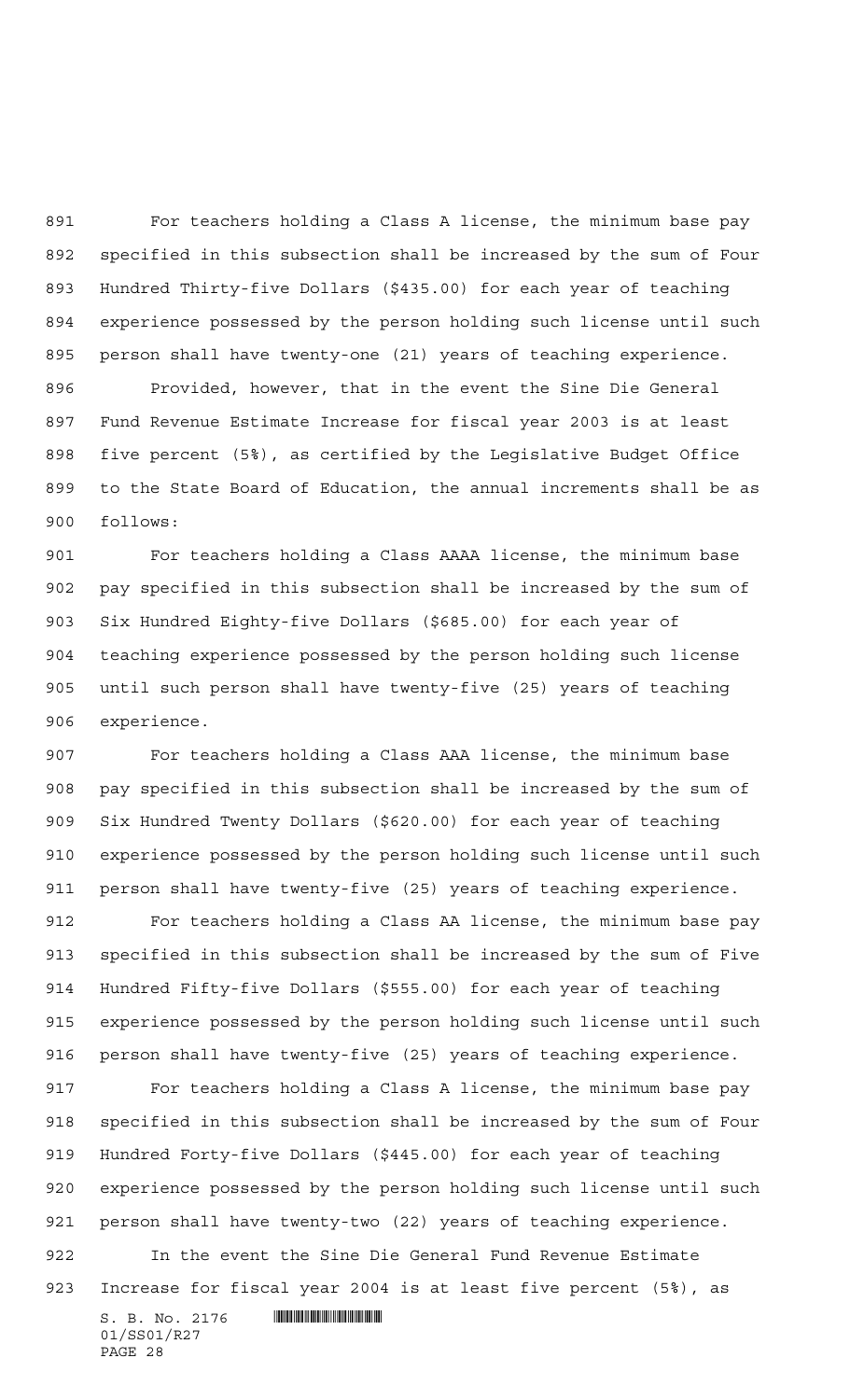certified by the Legislative Budget Office to the State Board of Education, the annual increments shall be as follows:

 For teachers holding a Class AAAA license, the minimum base pay specified in this subsection shall be increased by the sum of Seven Hundred Ten Dollars (\$710.00) for each year of teaching experience possessed by the person holding such license until such person shall have twenty-five (25) years of teaching experience.

 For teachers holding a Class AAA license, the minimum base pay specified in this subsection shall be increased by the sum of Six Hundred Forty-five Dollars (\$645.00) for each year of teaching experience possessed by the person holding such license until such person shall have twenty-five (25) years of teaching experience.

 For teachers holding a Class AA license, the minimum base pay specified in this subsection shall be increased by the sum of Five Hundred Eighty Dollars (\$580.00) for each year of teaching experience possessed by the person holding such license until such person shall have twenty-five (25) years of teaching experience.

 For teachers holding a Class A license, the minimum base pay specified in this subsection shall be increased by the sum of Four Hundred Fifty-five Dollars (\$455.00) for each year of teaching experience possessed by the person holding such license until such person shall have twenty-three (23) years of teaching experience.

 In the event the Sine Die General Fund Revenue Estimate Increase for fiscal year 2005 is at least five percent (5%), as certified by the Legislative Budget Office to the State Board of Education, the annual increments shall be as follows:

 For teachers holding a Class AAAA license, the minimum base pay specified in this subsection shall be increased by the sum of Seven Hundred Forty Dollars (\$740.00) for each year of teaching experience possessed by the person holding such license until such person shall have twenty-five (25) years of teaching experience.

 For teachers holding a Class AAA license, the minimum base pay specified in this subsection shall be increased by the sum of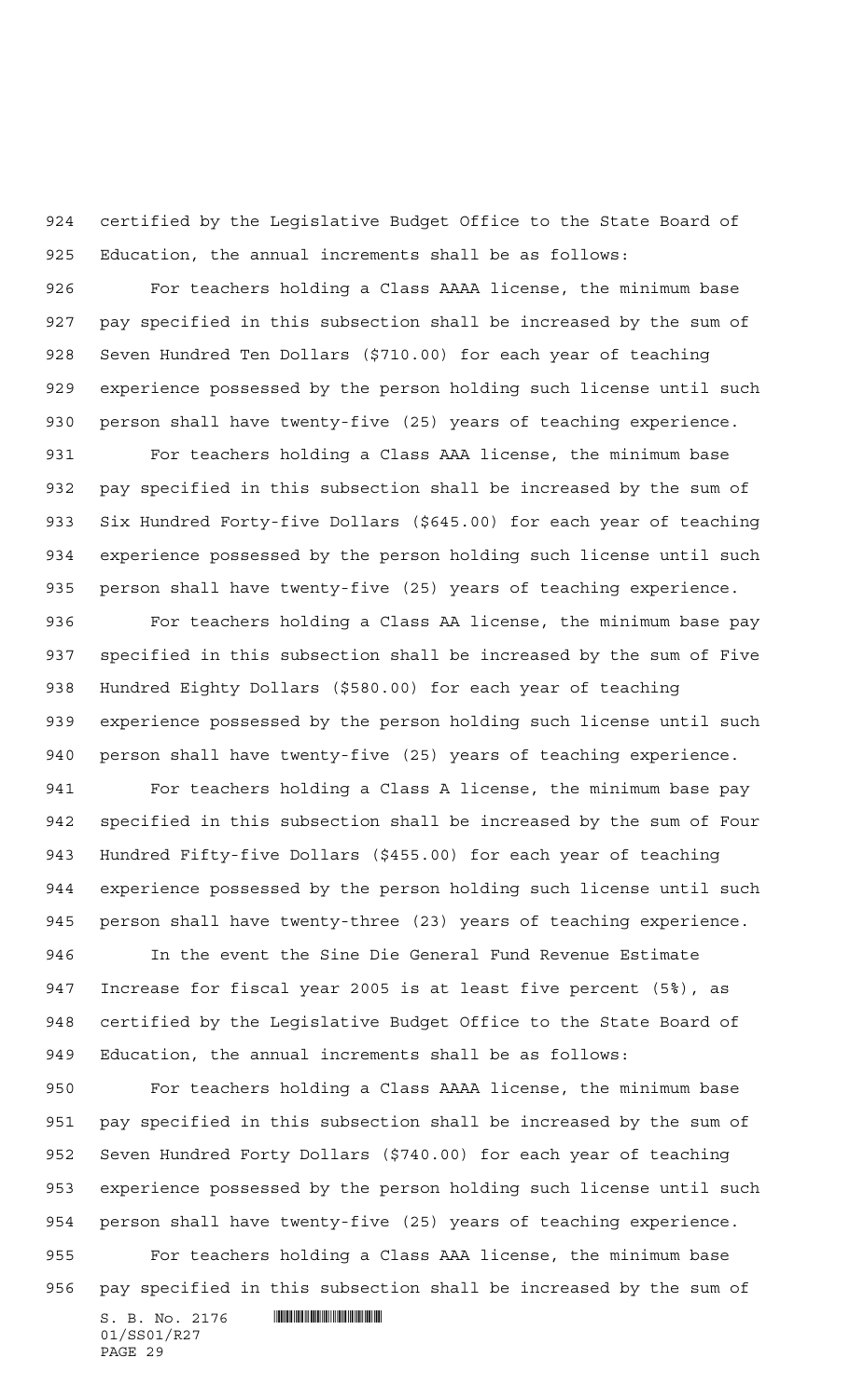Six Hundred Seventy-five Dollars (\$675.00) for each year of teaching experience possessed by the person holding such license until such person shall have twenty-five (25) years of teaching experience.

 For teachers holding a Class AA license, the minimum base pay specified in this subsection shall be increased by the sum of Six Hundred Ten Dollars (\$610.00) for each year of teaching experience possessed by the person holding such license until such person shall have twenty-five (25) years of teaching experience.

 For teachers holding a Class A license, the minimum base pay specified in this subsection shall be increased by the sum of Four Hundred Sixty-five Dollars (\$465.00) for each year of teaching experience possessed by the person holding such license until such person shall have twenty-four (24) years of teaching experience.

 In the event the Sine Die General Fund Revenue Estimate Increase for fiscal year 2006 is at least five percent (5%), as certified by the Legislative Budget Office to the State Board of Education, the annual increments shall be as follows:

 For teachers holding a Class AAAA license, the minimum base pay specified in this subsection shall be increased by the sum of Seven Hundred Seventy Dollars (\$770.00) for each year of teaching experience possessed by the person holding such license until such person shall have twenty-five (25) years of teaching experience.

 For teachers holding a Class AAA license, the minimum base pay specified in this subsection shall be increased by the sum of Seven Hundred Five Dollars (\$705.00) for each year of teaching experience possessed by the person holding such license until such person shall have twenty-five (25) years of teaching experience.

 For teachers holding a Class AA license, the minimum base pay specified in this subsection shall be increased by the sum of Six Hundred Forty Dollars (\$640.00) for each year of teaching experience possessed by the person holding such license until such person shall have twenty-five (25) years of teaching experience.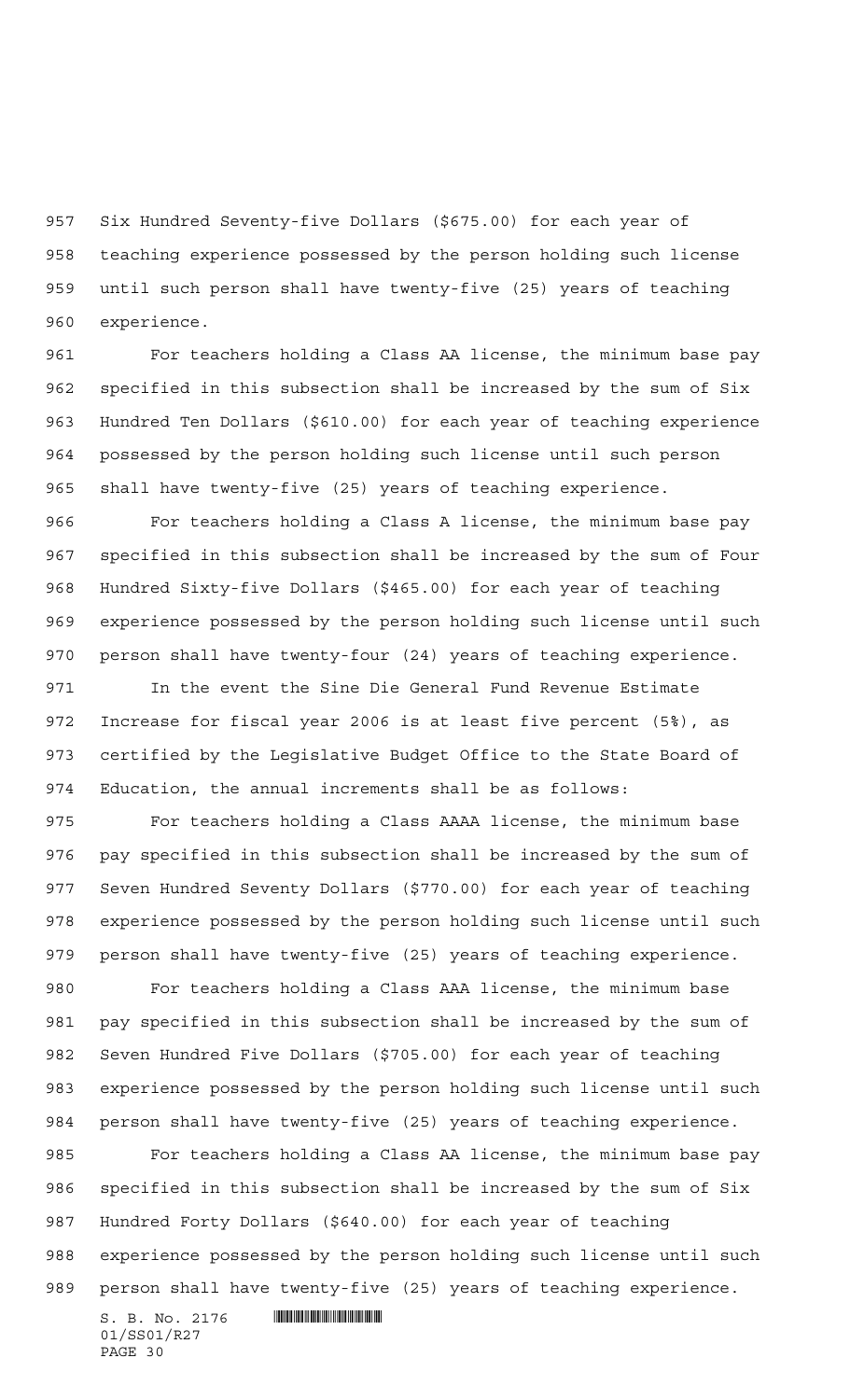For teachers holding a Class A license, the minimum base pay specified in this subsection shall be increased by the sum of Four Hundred Eighty Dollars (\$480.00) for each year of teaching experience possessed by the person holding such license until such person shall have twenty-four (24) years of teaching experience. The level of professional training of each teacher to be used

 in establishing the salary allotment for the teachers for each year shall be determined by the type of valid teacher's license issued to those teachers on or before October 1 of the current school year.

 (2) (a) The following employees shall receive an annual salary supplement in the amount of Six Thousand Dollars (\$6,000.00), plus fringe benefits, in addition to any other compensation to which the employee may be entitled:

 (i) Any licensed teacher who has met the requirements and acquired a Master Teacher certificate from the National Board for Professional Teaching Standards and who is employed by a local school board or the State Board of Education as a teacher and not as an administrator. In the 1999-2000 and 2000-2001 school year, such teacher shall submit documentation to the State Department of Education that the certificate was received prior to April 15 in order to be eligible for the full salary supplement in the current school year. In the 2001-2002 school year and in school years thereafter, such teacher shall submit documentation to the State Department of Education that the certificate was received prior to October 15 in order to be eligible for the full salary supplement in the current school year, or the teacher shall submit such documentation to the State Department of Education prior to February 15 in order to be eligible for a prorated salary supplement beginning with the second term of the school year.

 (ii) From and after July 1, 1999, any licensed school counselor who has met the requirements and acquired a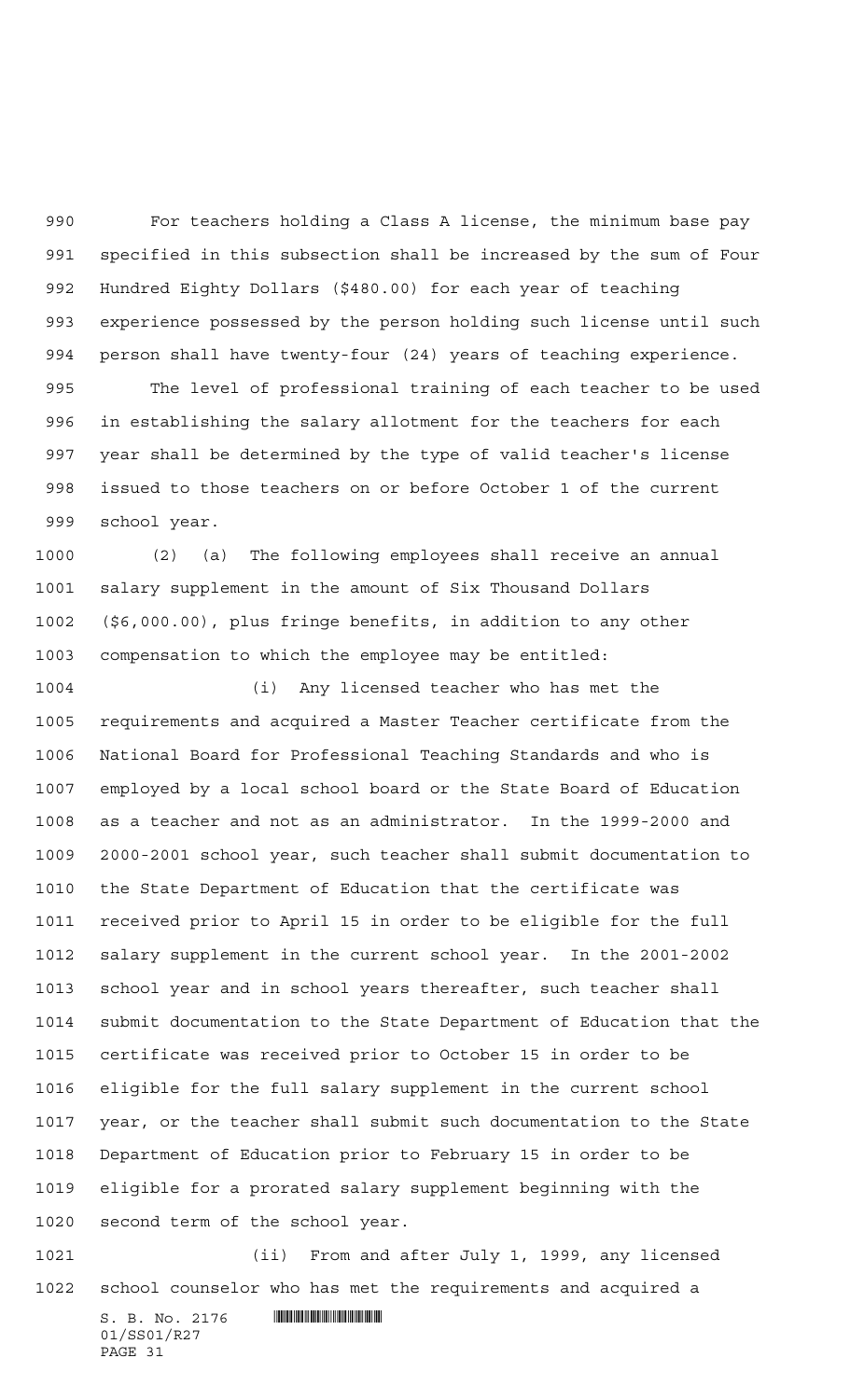National Certified School Counselor (NCSC) endorsement from the National Board of Certified Counselors and who is employed by a local school board or the State Board of Education as a counselor and not as an administrator. Such licensed school counselor shall submit documentation to the State Department of Education that the endorsement was received prior to October 15 in order to be eligible for the full salary supplement in the current school year, or the licensed school counselor shall submit such documentation to the State Department of Education prior to February 15 in order to be eligible for a prorated salary supplement beginning with the second term of the school year. However, the salary supplement authorized under this item shall be discontinued two (2) years after the date on which the National Board for Professional Teaching Standards offers a certification process for a Master Teacher certificate for school counselors, and any school counselor receiving the salary supplement will be required to complete the Master Teacher certificate process under item (i) of this paragraph in order to continue receiving such salary supplement.

 (iii) From and after July 1, 1999, any licensed speech-language pathologist and audiologist who has met the requirements and acquired a Certificate of Clinical Competence from the American Speech-Language-Hearing Association and who is employed by a local school board. Such licensed speech-language pathologist and audiologist shall submit documentation to the State Department of Education that the certificate or endorsement was received prior to October 15 in order to be eligible for the full salary supplement in the current school year, or the licensed speech-language pathologist and audiologist shall submit such documentation to the State Department of Education prior to February 15 in order to be eligible for a prorated salary supplement beginning with the second term of the school year. However, the salary supplement authorized under this item shall be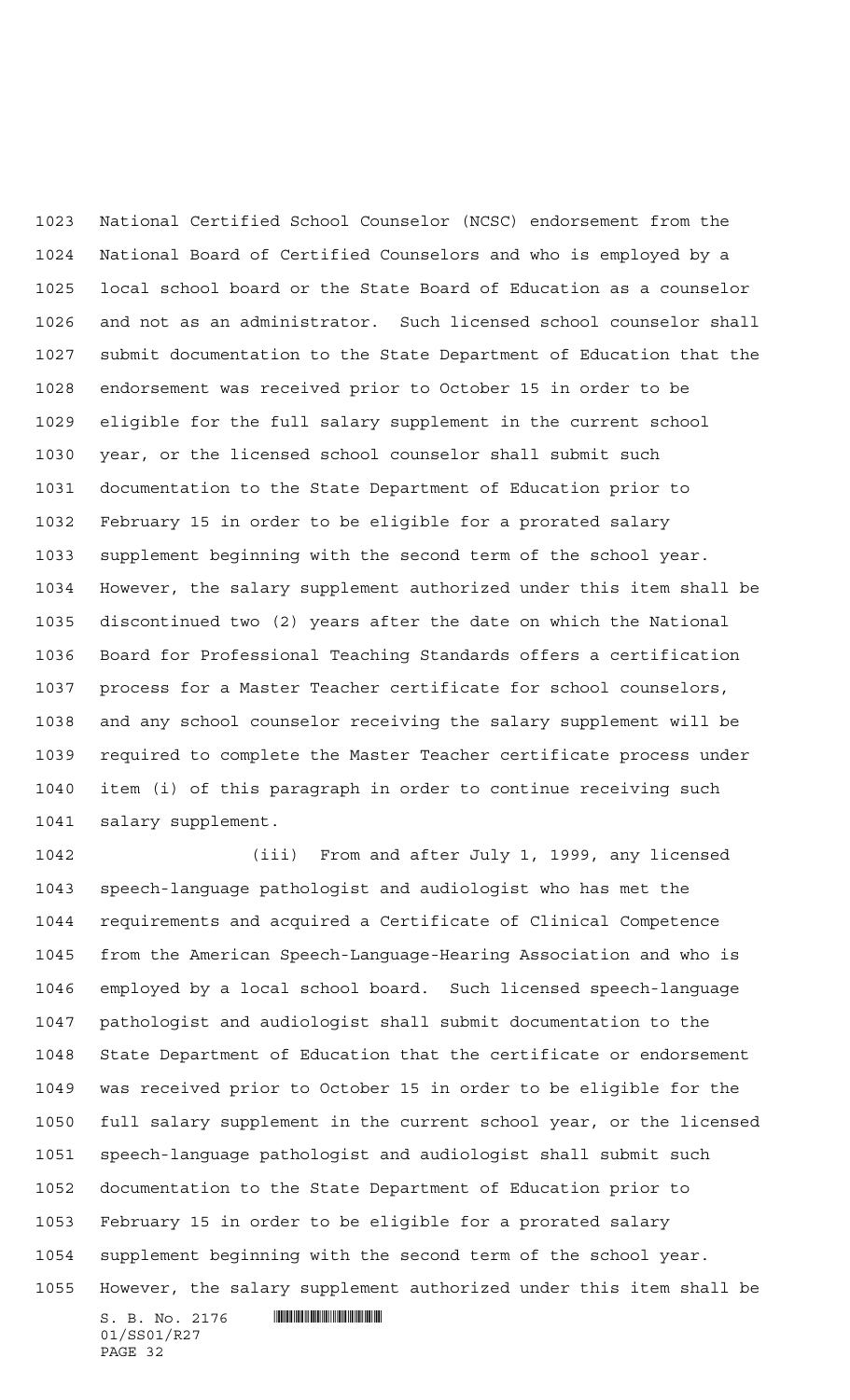discontinued two (2) years after the date on which the National Board for Professional Teaching Standards offers a certification process for a Master Teacher certificate for school speech pathologists and audiologists, and any school speech pathologist and audiologist receiving the salary supplement will be required to complete the Master Teacher certificate process under item (i) of this paragraph in order to continue receiving such salary supplement.

 (b) An employee shall be reimbursed one (1) time for the actual cost of completing the process of acquiring the certificate or endorsement, excluding any costs incurred for postgraduate courses, not to exceed Five Hundred Dollars (\$500.00) for a school counselor or speech-language pathologist and audiologist, regardless of whether or not the process resulted in the award of the certificate or endorsement. A local school district or any private individual or entity may pay the cost of completing the process of acquiring the certificate or endorsement for any employee of the school district described under paragraph (a), and the State Department of Education shall reimburse the school district for such cost, regardless of whether or not the process resulted in the award of the certificate or endorsement. If a private individual or entity has paid the cost of completing the process of acquiring the certificate or endorsement for an employee, the local school district may agree to directly reimburse the individual or entity for such cost on behalf of the employee.

 $S. B. No. 2176$  . And the state of  $\mathbb{R}$  (c) All salary supplements, fringe benefits and process reimbursement authorized under this subsection shall be paid directly by the State Department of Education to the local school district and shall be in addition to its minimum education program allotments and not a part thereof in accordance with regulations promulgated by the State Board of Education, and subject to appropriation by the Legislature. Local school districts shall

01/SS01/R27 PAGE 33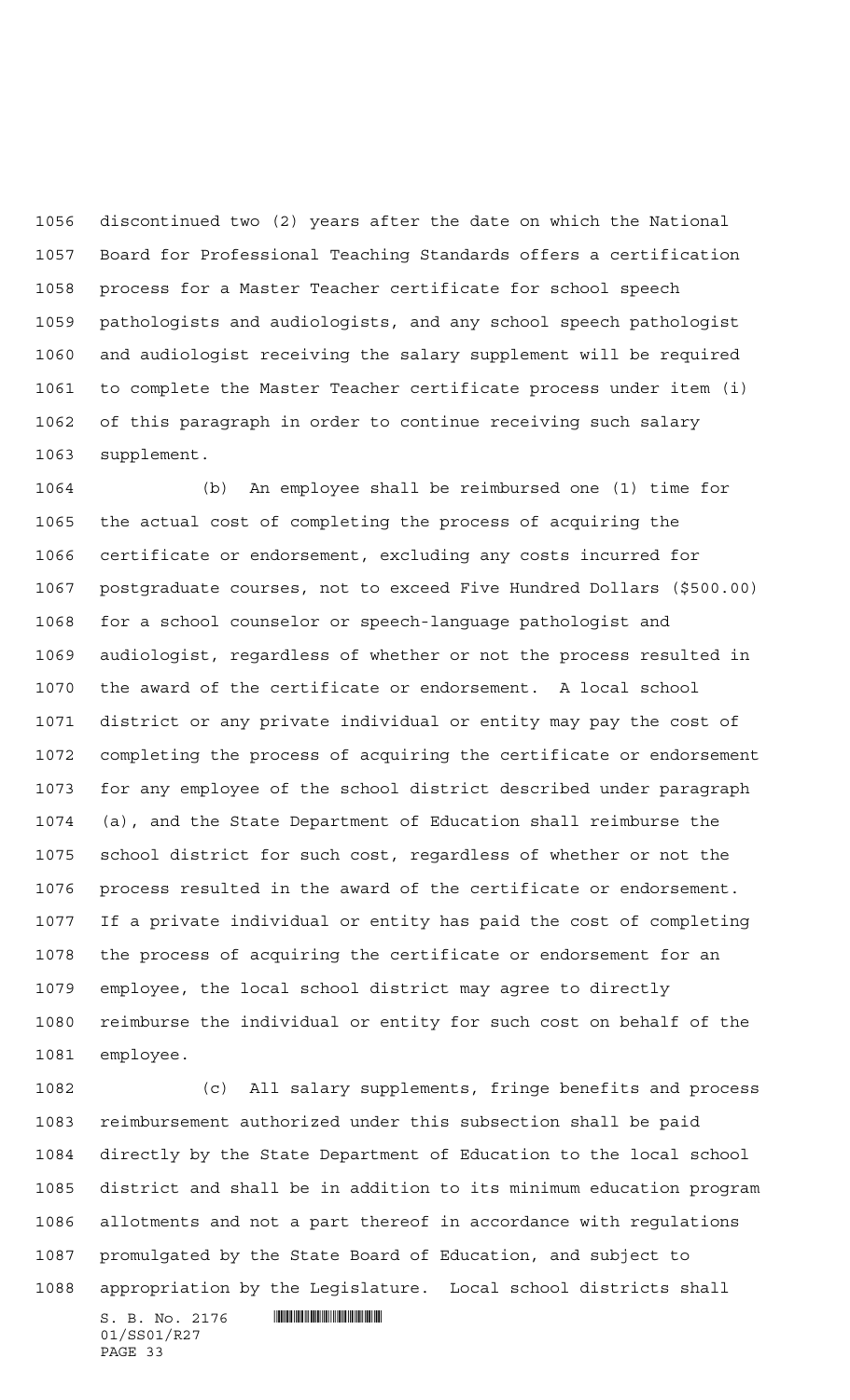not reduce the local supplement paid to any employee receiving such salary supplement, and the employee shall receive any local supplement to which employees with similar training and experience otherwise are entitled.

 (d) The State Department of Education may not pay any process reimbursement to a school district for an employee who does not complete the certification or endorsement process required to be eligible for the certificate or endorsement. If an employee for whom such cost has been paid in full or in part by a local school district or private individual or entity fails to complete the certification or endorsement process, the employee shall be liable to the school district or individual or entity for all amounts paid by the school district or individual or entity on behalf of that employee toward his or her certificate or endorsement.

 $S. B. No. 2176$  . And the state of  $\mathbb{R}$ 01/SS01/R27 PAGE 34 (3) (a) Notwithstanding any provision in this section to the contrary, any person who is receiving a retirement allowance from the Public Employees' Retirement System who is employed as a teacher after his retirement, and chooses to continue receiving the retirement allowance during his employment as a teacher after his retirement, as authorized by subsection (1)(a) of Section 25-11-126, shall be paid a salary equal to the amount of the salary that the person received during the school year immediately 1112 preceding his retirement. No increase in the salary of any such person shall be allowed for any teaching experience obtained after the date of his employment as a teacher after his retirement. (b) Notwithstanding any provision in this section to the contrary, any person who is employed as a teacher and becomes eligible to receive a retirement allowance from the Public Employees' Retirement System during his employment as a teacher who chooses to receive the retirement allowance during his employment as a teacher, as authorized by subsection (1)(b) of Section 25-11-126, shall be paid a salary equal to the amount of